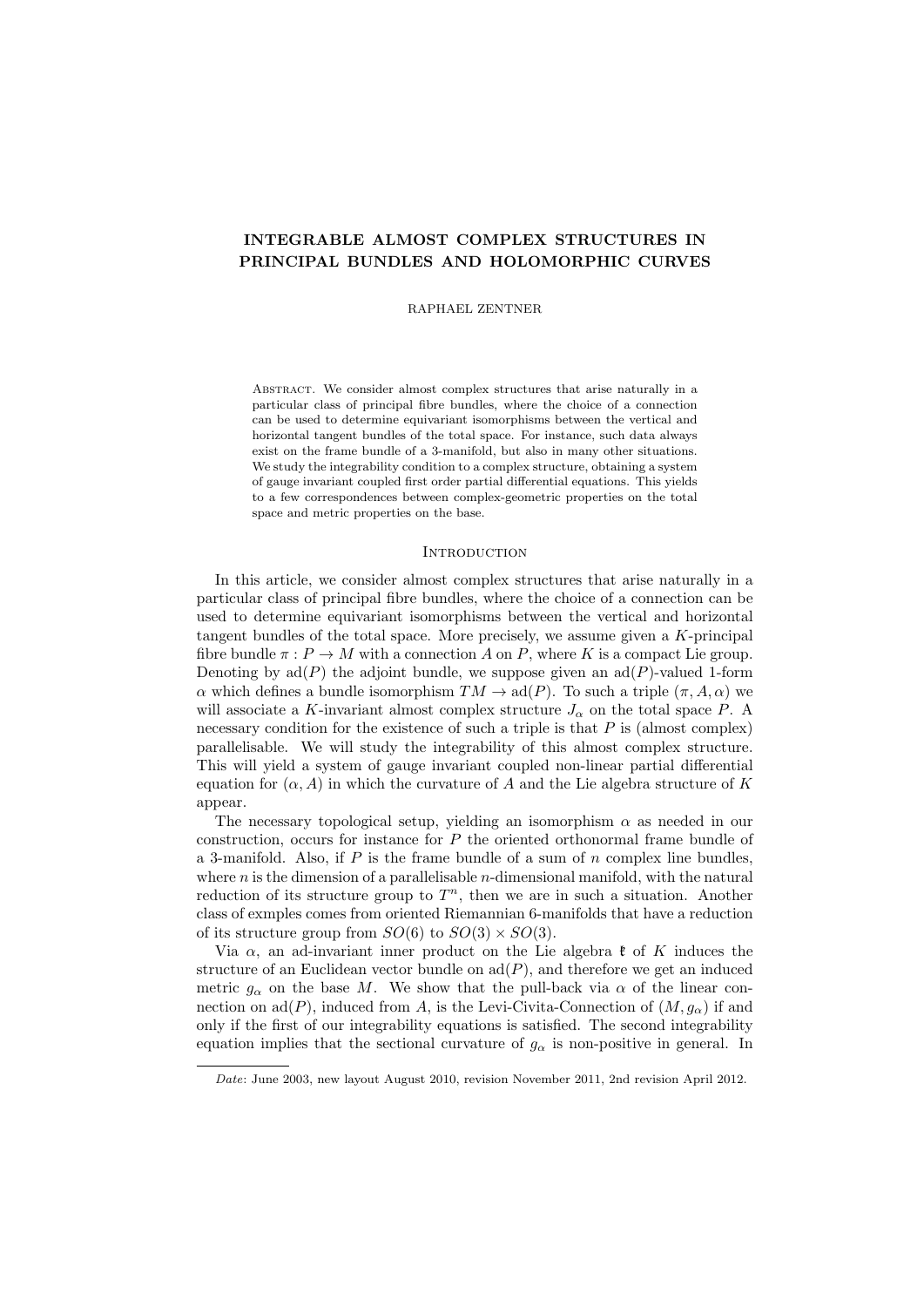## 2 RAPHAEL ZENTNER

the case  $K = SU(2)$  or  $K = SO(3)$ , the integrability equations are both satisfied if and only if the pull-back connection is the Levi-Civita connection and the metric  $g_{\alpha}$  is hyperbolic. Therefore we get a relation between our integrability problem and hyperbolic geometry. In particular, we recover the fact that the bundle of orthonormal oriented frames of every hyperbolic oriented 3-manifold is naturally a complex manifold. We also show that there is an equivalence between complete integrability of  $J_{\alpha}$ -holomorphic vector fields and the geodesic completeness of the base manifold, assuming only that the first of our integrability equations holds.

Assuming geodesic completeness of the base and that the integrability conditions hold, we obtain a holomorphic action of the complexified Lie group  $G = K^{\mathbb{C}}$  on the complex manifold  $P$ . This action is locally free and transitive if  $M$  is connected. By a result of Wang [Wan], any closed complex manifold with complex parallelisable tangent bundle is in fact given by the quotient of a complex Lie group by a discrete subgroup. However, the proof relies essentially on the compactness of the complex manifold, implying that certain complex-valued holomorphic functions on the manifold are necessarily constant by Liouville's theorem. Our result here may be seen as a generalisation of this result in the particular setting of an integrable almost complex structure  $J_{\alpha}$  as studied here. In fact, requiring the base manifold  $(M, g_{\alpha})$  to be geodesically complete is a much weaker condition than requiring P to be closed.

Closed complex manifolds that are complex parallelisable have been extensively studied by Winkelmann [Wi1, Wi2, Wi3, Wi4]. Our approach may be seen as an alternative viewpoint. In fact, they are quite closely related – one may ask how general our construction is in the situation that we have a complex parallelisable complex manifold Q that is given as the quotient of a complex Lie group  $K^{\mathbb{C}}$  by a discrete subgroup, and on which the Lie group  $K$  acts freely. We will show that in this situation the natural almost complex structure induced by the complex structure of the manifold  $Q$  may be obtained as in our setting, namely, as a  $K$ -invariant almost complex structure  $J_{\overline{\alpha}}$  on the K-principal bundle  $Q \to Q/K$  associated to a bundle isomorphism  $\bar{\alpha}: T(Q/K) \to \text{ad}(Q)$ , that itself is induced from a 'sample' situation  $\alpha: T(K^{\mathbb{C}}/K) \to \mathrm{ad}_K(K^{\mathbb{C}}).$ 

This description as a homogeneous space also gives a g-valued holomorphic form  $\omega$  whose real part is just the connection form of A. We will finally discuss some restrictions on holomorphic maps from Riemann surfaces  $\Sigma$  (or more general complex manifolds Y to P. First we show that if  $f : \Sigma \to P$  is a holomorphic map such that  $f^*\omega$  is of scalar form – i.e.  $f^*\omega = Z \cdot \zeta$  for a constant element  $Z \in \mathfrak{g}$ and a holomorphic form  $\zeta$ , then f factorises through an elliptic curve. Finally we consider holomorphic maps  $f : \Sigma \to P$  such that the induced map  $\bar{f} : \Sigma \to M$ is conformal with respect to the canonical almost complex structure  $J_0$  of  $\Sigma$  (i.e.  $\bar{f}^* g_\alpha(u, J_0 u) = 0$  for all  $u \in TY$ ). This differential geometric hypothesis then has an interesting algebraic geometric consequence: If f is non-constant, then the holomorphic map  $\Sigma \to P(\mathfrak{g})$  associated with  $f^*\omega$  factorises through a smooth quadric.

As a perspective, our setup allows to consider natural generalisations of complexgeometric questions even if the integrability conditions are not satisfied. For instance, they may be used to quantify the 'deviation' from integrability. Or one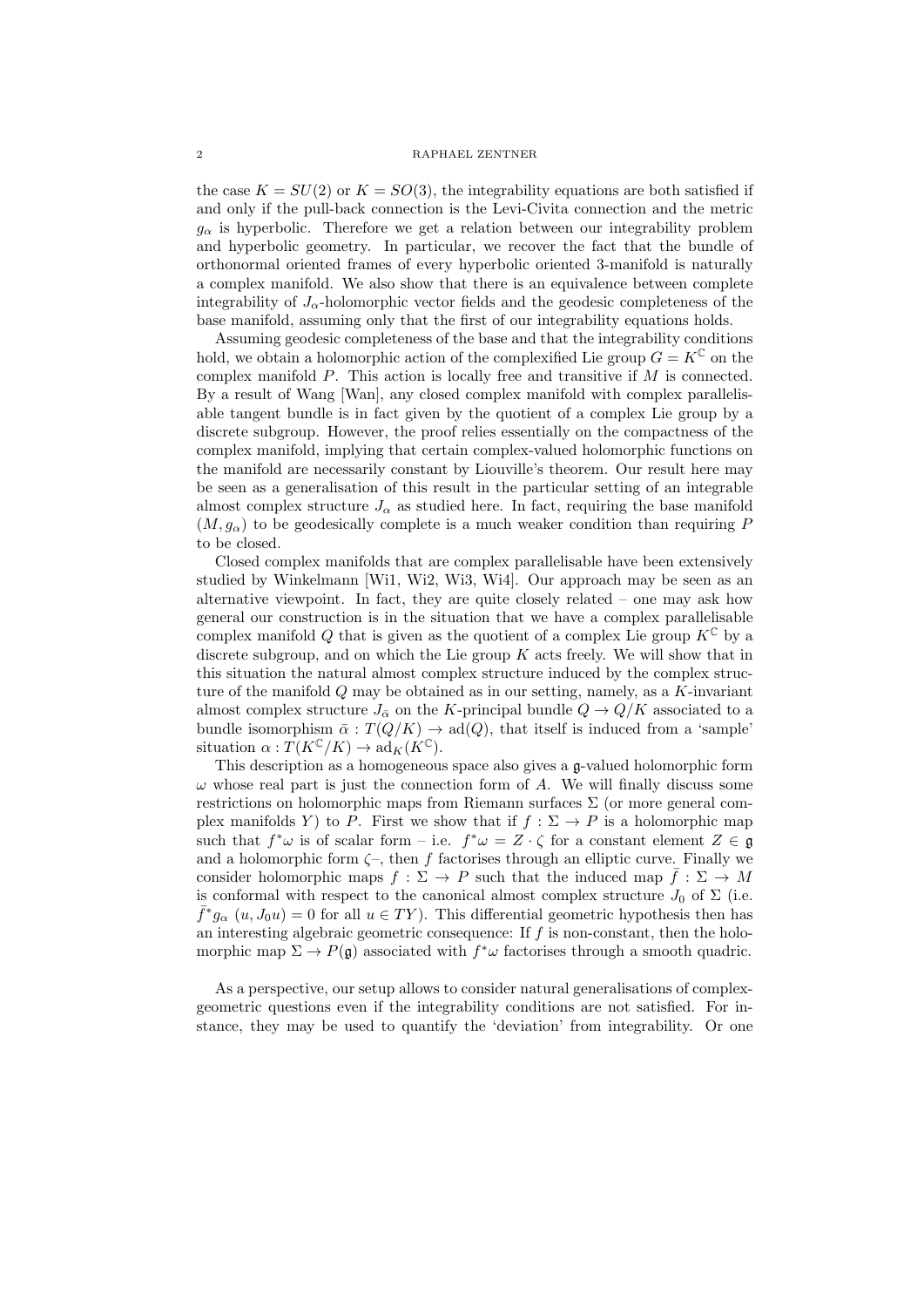might also consider (pseudo-) holomorphic curves for non-integrable almost complex structures in our setting.

In the first section will set up the notation and introduce our construction explicitely. We establish the integrability condition of  $J_{\alpha}$ . In the second section, we will set up the relation to the geometry on the base manifold, and we will give a complete solution on the frame bundle of a hyperbolic 3-manifold. There we will also describe other situations with the required topological setup. In the third section we will relate (complex) integrability of almost complex vector fields to geodesic completeness of the base. Assuming the integrability conditions hold, this yields the description of the manifold as the quotient of a complex Lie group by a discrete subgroup. In the fifth section, we shall use these results to establish the mentioned complex geometric properties.

## Acknowledgements

I am delighted to thank Andrei Teleman for multiple essential ideas (this work arose in the beginning of the author's PhD thesis with him as advisor). Furthermore, I would like to express my gratitude to the very useful comments of an anonymous referee.

1. A class of almost complex structures on principal fibre bundles

We shall consider situations, in which a principal bundle  $P \to M$  on a manifold M with compact structure group  $K$ , equipped with a connection  $A$ , admits admits an almost complex structure of a special type. Namely, the almost complex structure will be compatible with the action of the structure group, and it will interchange vertical and horizontal tangent vectors. In this section, we will make this setting more concrete, and we shall examine the integrability condition of this almost complex structure to a complex structure.

1.1. Notations and main construction. If one is given an isomorphism of vector spaces  $\alpha: V \stackrel{\cong}{\rightarrow} W$ , then

$$
J_{\alpha} = \begin{pmatrix} 0 & -\alpha^{-1} \\ \alpha & 0 \end{pmatrix}
$$

defines a complex structure on the vector space  $V \oplus W$ . Let K be a compact Lie group (or more generally a Lie group admitting an inner product on its Lie algebra that is invariant under the adjoint action), and suppose given a  $K$ -principal fibre bundle  $\pi : P \to M$ , where P, M are supposed to be differentiable  $(C^{\infty})$  manifolds. We denote the smooth free right-action by  $\rho: P \times K \to P$ . We suppose also given a connection A on P, and its connection 1-form on P will be denoted by  $\omega_A$ . This gives a splitting of its tangent bundle into the horizontal and the vertical subbundle

$$
TP = A \oplus V.
$$

(By definition V is the kernel bundle of  $\pi_* : TP \to TM$ ). Thus if  $\dim(K) = \dim(M)$ and if one has given  $\forall p \in P$  an isomorphism

$$
\alpha_p: A_p \stackrel{\cong}{\to} V_p
$$

in a differentiable manner, then one is able to construct an almost complex structure on P. In this setting it is natural to suppose that  $\alpha$  commutes with the given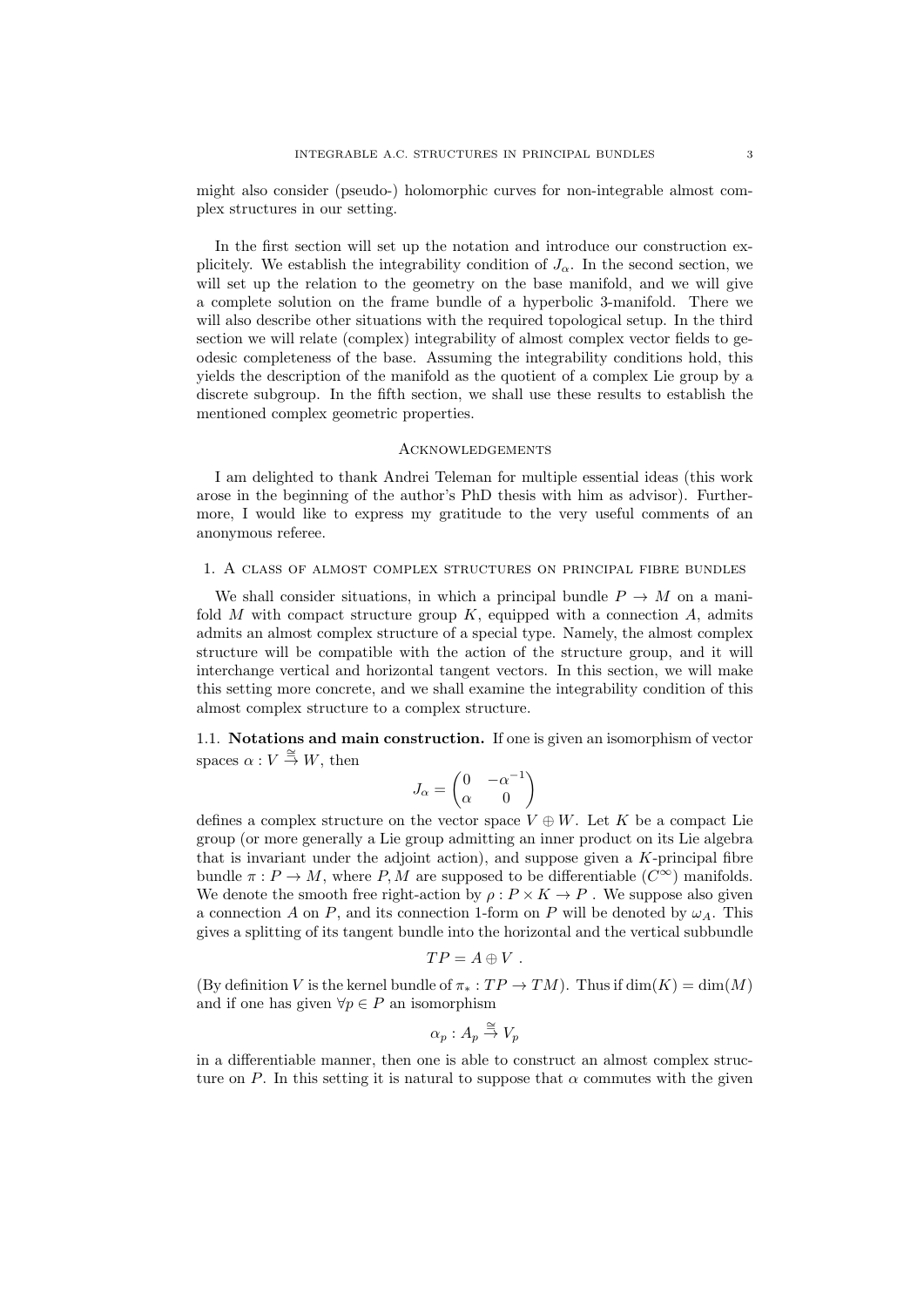right-action of  $K$  on  $P$ .

Let  $\mathfrak k$  denotes the Lie algebra of K. To each element  $X \in \mathfrak k$  corresponds a vertical vector field, noted  $X^{\#}$  and these vector fields span the vertical bundle, hence it is trivial. Furthermore  $\#$  is a Lie algebra homomorphism. In fact one differentiates the right-action  $P \times K \stackrel{\rho}{\to} P$  in the second argument at the identity to obtain a mapping  $P \times \mathfrak{k} \to TP$ , that can also be understood as a map  $\mathfrak{k} \to \Gamma(P, TP)$ . These vector fields are equivariant with respect to right-translations in the following sense

$$
\begin{array}{ccc}\n\mathfrak{k} & \xrightarrow{\#_{pg}} & V_{pg} \\
\downarrow^{\text{ad}}_{g^{-1}} & & \downarrow^{\text{(R}}_{g})_{*,p} \\
\mathfrak{k} & \xrightarrow{\#_{p}} & V_{p}\n\end{array} \tag{1}
$$

where  $R_g(p) = \rho(p, g) \equiv pg$  and  $(R_g)_{*,p}$  is its derivation at p.

We denote by  $A_{\text{ad}}^{k}(P, \mathfrak{k})$  the space of 'tensorial k-forms of type ad' (see [KN1]). By definition, such a form is zero on vertical vectors in  $P$  and that it is of type ad means that the following diagram commutes for all  $p \in P$  and  $g \in K$ ,

$$
A_{pg} \xrightarrow{\alpha_{pg}} \mathfrak{k}
$$
\n
$$
(R_g)_{*,p}
$$
\n
$$
A_p \xrightarrow{\alpha_p} \mathfrak{k}.
$$
\n(2)

In the sequel we assume having a form  $\alpha \in A_{ad}^1(P, \mathfrak{k})$  such that

$$
\alpha_p|_{A_p}:A_p\to \mathfrak{k}
$$

is an isomorphism for each  $p \in P$ . Of course, the existence of such an  $\alpha$  is a strong topological hypothesis. Indeed this means that the vector bundles  $TM$  and the associated bundle ad( $P$ ) =  $P \times_{ad} \mathfrak{k}$ , the bundle associated to the adjoint representation of  $K$  on its Lie algebra, must be isomorphic. Then  $P$  is also parallelisable. The compostion  $\#\circ \alpha \equiv \alpha^{\#}$  defines a K-invariant bundle isomorphism  $A \to V$ with the required properties (we denote  $\alpha$  instead of  $\alpha|_A$ , but we bear in mind that even though  $\alpha$  is defined without specifying a connection, we need to have specified a connection so that  $\alpha^{-1}$  makes sense). We may thus define

$$
(J_{\alpha})_p : \left\{ \begin{array}{c} T_p P \\ \begin{pmatrix} w_p \\ X_p^{\#} \end{pmatrix} \end{array} \right\} \longrightarrow \begin{array}{c} T_p P \\ \begin{pmatrix} 0 & -\alpha_p^{-1} \\ (\alpha^{\#})_p & 0 \end{pmatrix} \begin{pmatrix} w_p \\ X \end{pmatrix} . \end{array} \right.
$$

 $J_{\alpha}$  is an almost-complex structure on TP.

1.2. Integrability condition. The most natural question to ask from the viewpoint of complex geometry is whether  $J_{\alpha}$  is integrable, this means, whether  $J_{\alpha}$ comes from the structure of a complex manifold on P.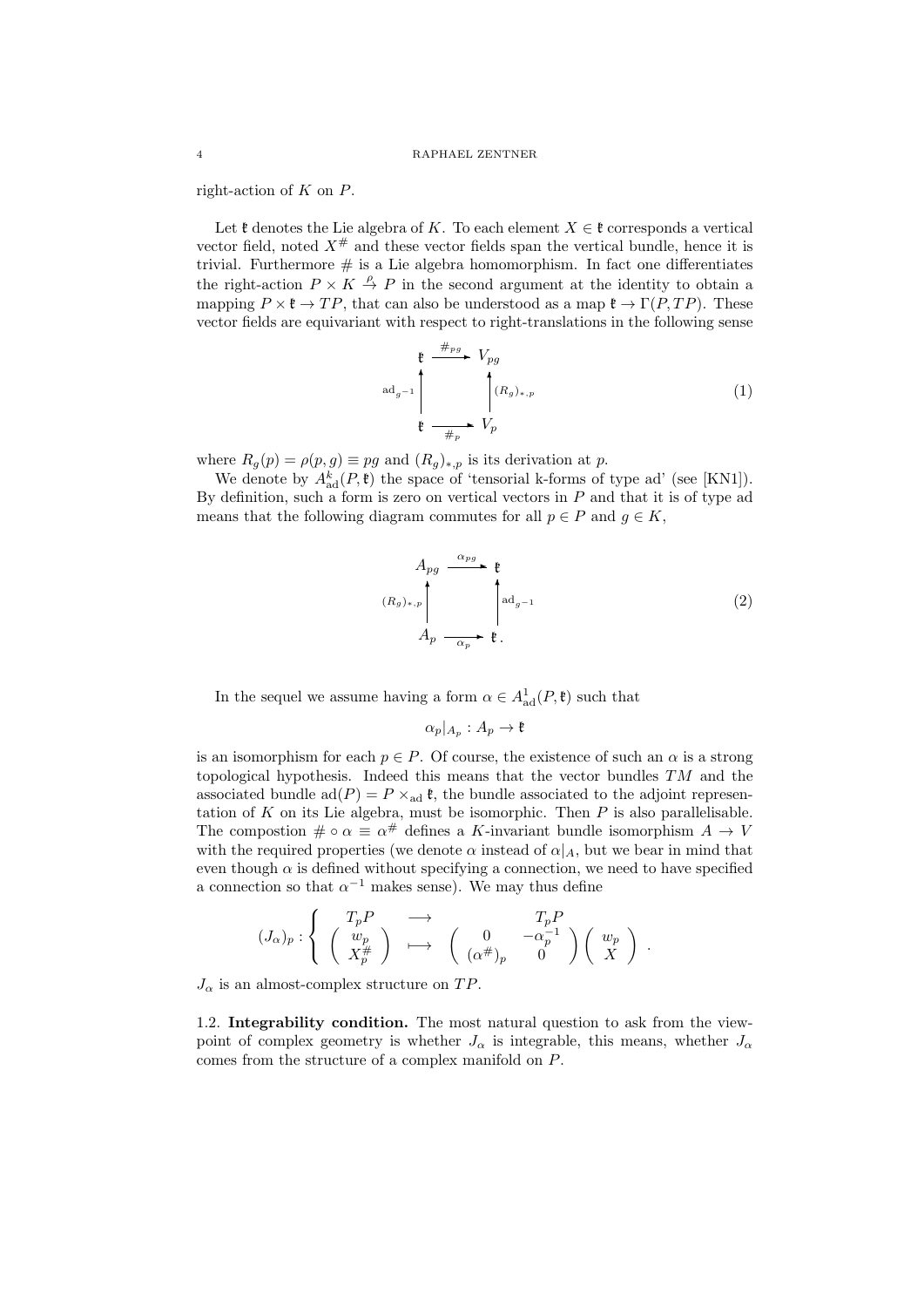We review some standard notation. The curvature  $F_A$  of a connection A with connection 1-form  $\omega_A$  is given by the formula

$$
F_A = d\omega_A + \frac{1}{2} [\omega_A \wedge \omega_A].
$$

In this formula, we have used the 'hybrid notation'  $[ \cdot \wedge \cdot ]$  denoting the tensor product of wedge-product on the 1−form factors and the Lie bracket on the Lie algebra factor. We also recall that the differential  $d_A$  associated with the curvature  $d_A$  is given by  $\pi_A^*d$ , where  $\pi_A$  denotes the projection  $TP \to A$  along the vertical bundle  $V$ .

We can now state our integrability condition of  $J_{\alpha}$  in terms of the Lie algebra valued 1-form  $\alpha$  and the connection A.

**Theorem 1.1.** The almost-complex structure  $J_{\alpha}$  is integrable to a complex structure if and only if the following two equations hold:

$$
d_A \alpha = 0
$$
  
\n
$$
F_A = \frac{1}{2} [\alpha \wedge \alpha] .
$$
\n(3)

**Remark 1.2.** It is worth pointing out that if the integrability condition is satisfied the curvature of the connection A is entirely determined by  $\alpha$  and the Lie algebra k.

**Proof:** We recall that  $J_{\alpha}$  is integrable if and only if the Nijenhuis tensor  $N_{J_{\alpha}}$ , defined by

$$
N_{J_{\alpha}}(\zeta,\xi) = [J_{\alpha}\zeta, J_{\alpha}\xi] - [\zeta,\xi] - J_{\alpha}[\zeta, J_{\alpha}\xi] - J_{\alpha}[J_{\alpha}\zeta,\xi]
$$

for  $\zeta, \xi \in \Gamma(P, TP)$ , vanishes identically. This is the famous theorem of Newlander and Nirenberg [NN]. We prove the Theorem by showing that the Nijenhuis tensor vanishes if and only if the equations (3) hold.

As  $N_{J_{\alpha}}$  is a tensor, its value  $N_{J_{\alpha}}(\zeta,\xi)_{p}$  at a given point  $p \in P$  does in fact only depend on the elements  $\zeta_p, \zeta_p \in T_pP$ , and not on the vector fields  $\zeta, \xi$  extending these vectors in  $T_pP$ . More precisely, if  $\overline{\zeta}$  and  $\overline{\zeta}$  are other vector fields on P with  $\zeta_p = \zeta_p$  and  $\xi_p = \xi_p$ , then  $N_{J_\alpha}(\zeta, \xi)_p = N_{J_\alpha}(\zeta, \xi)_p$ . We will use this fact by choosing vector fields that are particularly suitable to our setting, namely the fundamental vector fields of the type  $X^{\#}$  with  $X \in \mathfrak{k}$ . Furthermore, the Nijenhuis tensor vanishes if and only if

$$
N_{J_\alpha}(X^\#,Y^\#)=0
$$

everywhere, for all elements  $X, Y$  of the Lie algebra of K. In fact, at each point  $p \in$ P the vectors of the form  $X_p^{\#}$  and  $J_{\alpha}X_p^{\#}$  span the tangent space  $T_pP$ . Furthermore, the (antisymmetric) Nijenhuis tensor  $N_J$  of an almost complex structure J satisfies the identity

$$
N_J(\zeta, J\xi) = -J N_J(\zeta, \xi)
$$

for all vector fields  $\zeta, \xi$ .

Applying the definition of the almost complex structure  $J_{\alpha}$  yields

$$
N_{J_{\alpha}}(X_p^{\#}, Y_p^{\#}) = [-\alpha^{-1}(X), -\alpha^{-1}(Y)]_p - [X^{\#}, Y^{\#}]_p
$$
  

$$
-J_{\alpha}[X^{\#}, -\alpha^{-1}(Y)]_p - J_{\alpha}[-\alpha^{-1}(X), Y^{\#}]_p,
$$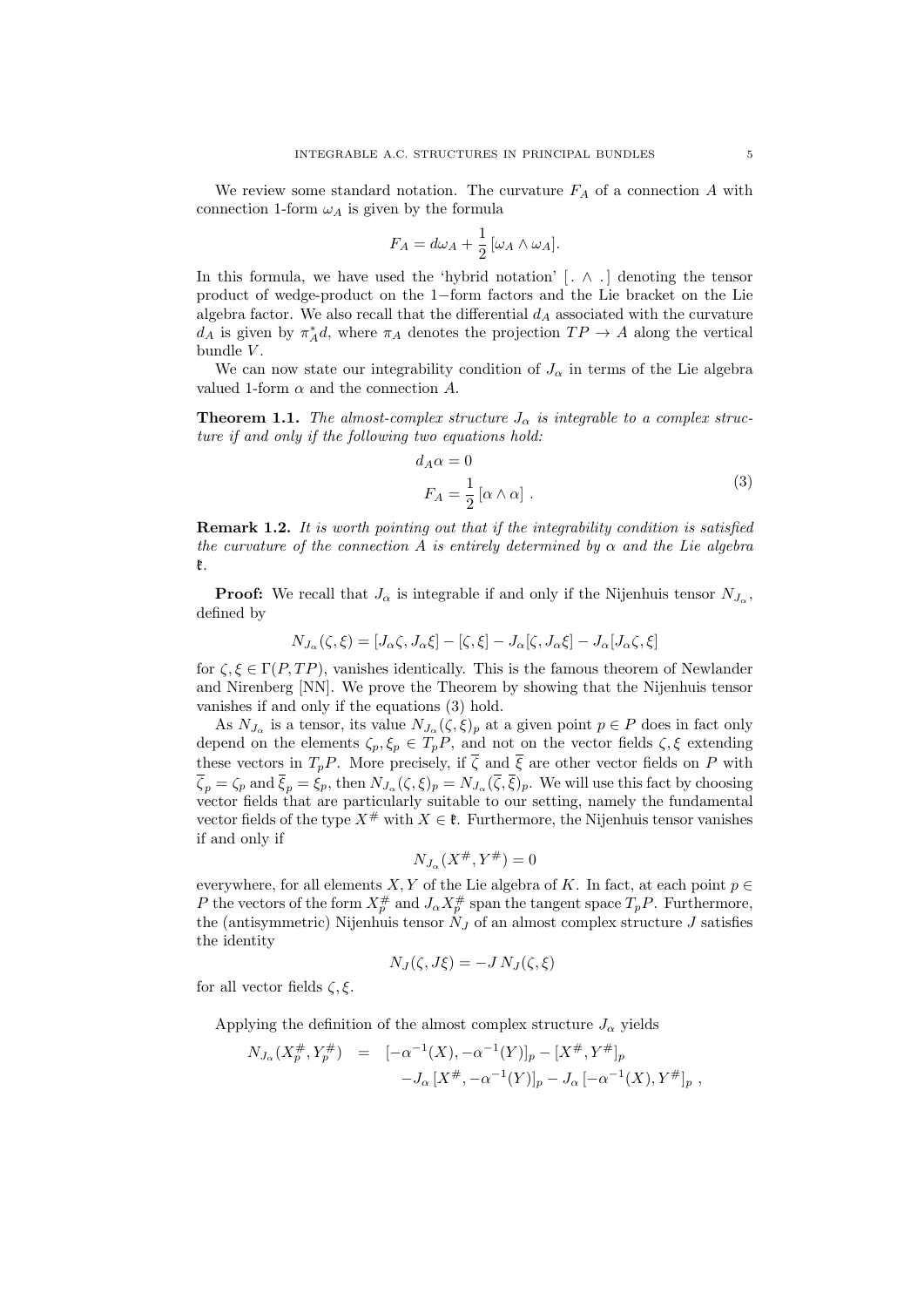where by slight abuse of notation we denote by  $\alpha^{-1}(X)$  the vector field  $p \mapsto \alpha_p^{-1}(X)$ .

We examine each term individually:

- (i) We have  $[X^{\#}, Y^{\#}]_p = ([X, Y])_p^{\#} \in V_p$ , so this term is vertical.
- (ii) We recall that the Lie bracket  $[\zeta, \xi]_p$  of two vector fields may be expressed in terms of the one-parameter flow  $\varphi_{\zeta}^{t}$  of  $\zeta$  by the equation

$$
[\zeta,\xi]_p = \left. \frac{d}{dt} \right|_{t=0} (\varphi_{\zeta}^t)^{-1}_{*,p} (\xi_{\varphi_{\zeta}^t(p)}) .
$$

The one-parameter flow of  $X^{\#}$  is given by  $\varphi^t_{X^{\#}}(p) = pe^{tX} = R_{e^{tX}}(p)$ . With the required equivariance of  $\alpha$  this gives:

$$
[X^{\#}, \alpha^{-1}(Y)]_p = \frac{d}{dt}\Big|_{t=0} (R_{e^{tX}})^{-1}_{*,p} (\alpha_{pe^{tX}}^{-1}(Y))
$$
  
\n
$$
= \frac{d}{dt}\Big|_{t=0} (R_{e^{-tX}})_{*,pe^{tX}} (\alpha_{pe^{tX}}^{-1}(Y))
$$
  
\n
$$
= \frac{d}{dt}\Big|_{t=0} (\alpha_p^{-1} \circ \mathrm{ad}_{e^{tX}})(Y)
$$
  
\n
$$
= \alpha_p^{-1}(\frac{d}{dt}\Big|_{t=0} \mathrm{ad}_{e^{tX}}(Y))
$$
  
\n
$$
= \alpha_p^{-1}([X, Y]).
$$

In particular, this vector is horizontal and thus

$$
-J_{\alpha}[X^{\#}, -\alpha^{-1}(Y)]_{p} = (\mathscr{F} \circ \alpha)([X^{\#}, -\alpha^{-1}(Y)]_{p})
$$
  

$$
= (\mathscr{F} \circ \alpha \circ \alpha_{p}^{-1})([X, Y])
$$
  

$$
= ([X, Y])^{\#}_{p}.
$$

Analogously

$$
-J_{\alpha}[-\alpha^{-1}(X), Y^{\#}]_{p} = ([X,Y])_{p}^{\#}.
$$

These terms are vertical.

(iii) The vector fields  $\alpha^{-1}(X)$ ,  $\alpha^{-1}(Y)$  are horizontal. Therefore we get

$$
F_A(\alpha^{-1}(X), \alpha^{-1}(Y)) = d\omega_A(\alpha^{-1}(X), \alpha^{-1}(Y))
$$
  
=  $-\omega_A((\alpha^{-1}(X), \alpha^{-1}(Y))$ .

This yields the vertical component of the Lie bracket of  $\alpha^{-1}(X)$  and  $\alpha^{-1}(Y)$ :

$$
\pi_V([\alpha^{-1}(X), \alpha^{-1}(Y)]_p) = -(F_A(\alpha^{-1}(X), \alpha^{-1}(Y)))_p^{\#}.
$$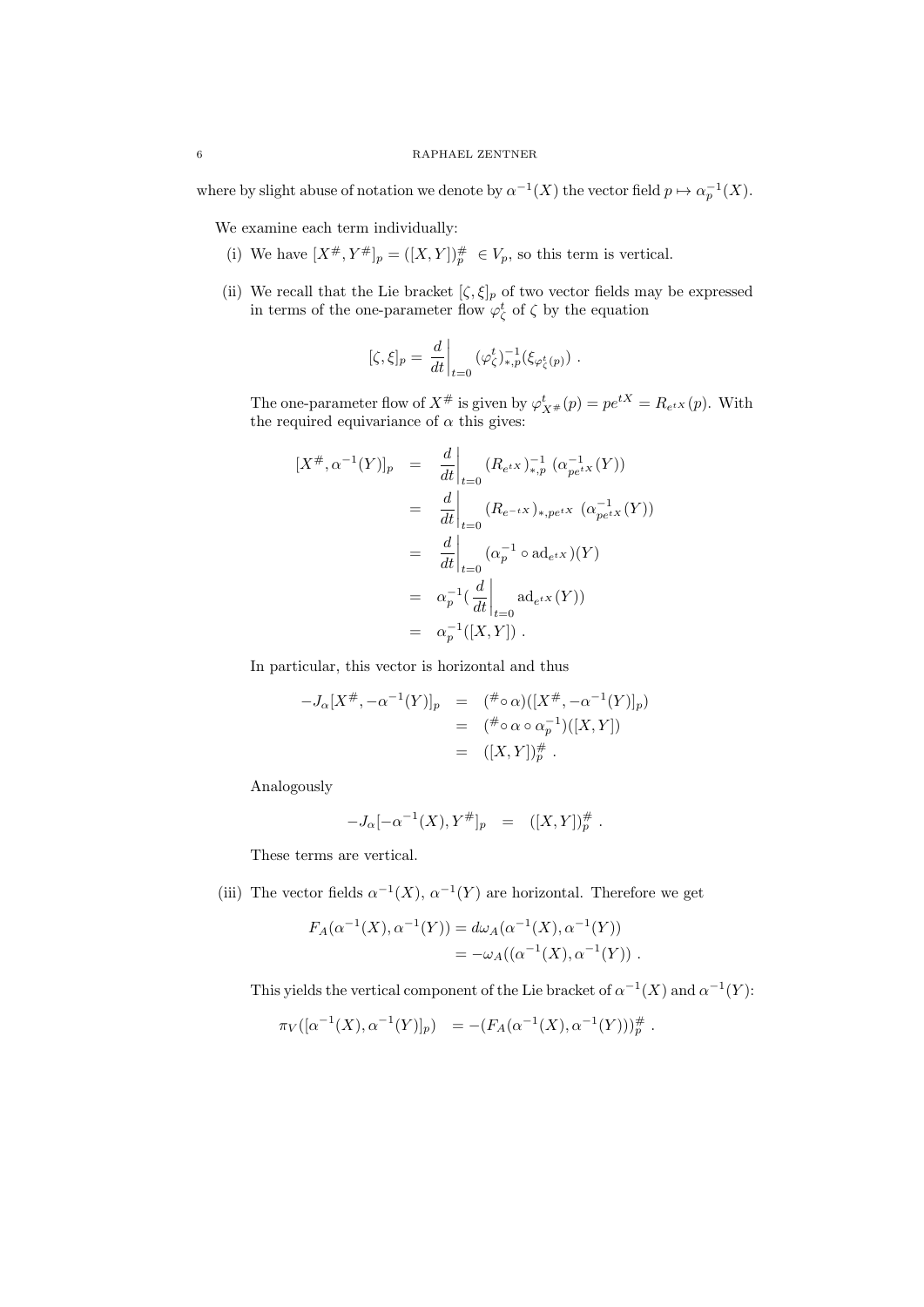Using these computations, we can express the horizontal and vertical components of the vector field  $N_{J_{\alpha}}(X^{\#}, Y^{\#})$ :

$$
N_{J_{\alpha}}(X_p^{\#}, Y_p^{\#}) = \underbrace{\pi_A[\alpha^{-1}(X), \alpha^{-1}(Y)]_p}_{\in A} + \underbrace{([X, Y] - F(\alpha_p^{-1}(X), \alpha_p^{-1}(Y)))_p^{\#}}_{\in V}.
$$
\n(4)

We claim that

$$
\alpha(\pi_A[\alpha^{-1}(X), \alpha^{-1}(Y)]) = -(d_A\alpha) (\alpha^{-1}(X), \alpha^{-1}(Y)) .
$$

In fact,

$$
(d_A\alpha)(\alpha_p^{-1}(X), \alpha_p^{-1}(Y)) = d\alpha(\alpha_p^{-1}(X), \alpha_p^{-1}(Y))
$$
  
\n
$$
= \alpha_p^{-1}(X) \cdot \underbrace{\alpha(\alpha^{-1}(Y))}_{=Y} - \alpha_p^{-1}(Y) \cdot \underbrace{\alpha(\alpha^{-1}(X))}_{=X}
$$
  
\n
$$
- \alpha([\alpha^{-1}(X), \alpha^{-1}(Y)]_p)
$$
  
\n
$$
= -\alpha([\alpha^{-1}(X), \alpha^{-1}(Y)]_p)
$$
  
\n
$$
= -\alpha(\pi_A[\alpha^{-1}(X), \alpha^{-1}(Y)]_p),
$$

where we have made use of the fact that  $\alpha$  vanishes on vertical vectors.

Recalling that  $\alpha$  is a pointwise isomorphism  $A_p \to \mathfrak{k}$ , we conclude that the vertical component of  $N_{J_\alpha}(X^\#, Y^\#)$  vanishes for all  $X, Y \in \mathfrak{k}$  if and only if  $d_A \alpha = 0$ , noticing that the elements of the form  $\alpha_p^{-1}(X)$ , with  $X \in \mathfrak{k}$ , generate the horizontal tangent space in  $p$ .

The vertical component of  $N_{J_{\alpha}}(X^{\#}, Y^{\#})$  vanishes if and only if

$$
F_A\ (\alpha_p^{-1}(X), \alpha_p^{-1}(Y)) = [X, Y] \tag{5}
$$

for all  $X, Y \in \mathfrak{k}$ , which in the introduced hybrid notation is equivalent to

$$
F_A = \frac{1}{2} [\alpha \wedge \alpha] .
$$

This achieves the proof of the Theorem 1.1.  $\Box$ 

## 2. Integrability and induced metrics on the base

The integrability equations are presumably difficult to solve in general. However we will get solutions in geometrical terms by the following idea: We endow the base M with a metric  $g_{\alpha}$  induced by  $\alpha$  and an ad-invariant inner product on the Lie algebra  $\mathfrak k$ . We then get interesting correspondances between the Riemannian geometry of  $(M, g_{\alpha})$  and the integrability conditions. In particular, we obtain necessary conditions in general, including non-positive sectional curvature, and we get a complete solution to the integrability conditions for  $K = SU(2)$  or  $K = SO(3)$  if M is a hyperbolic 3-manifold.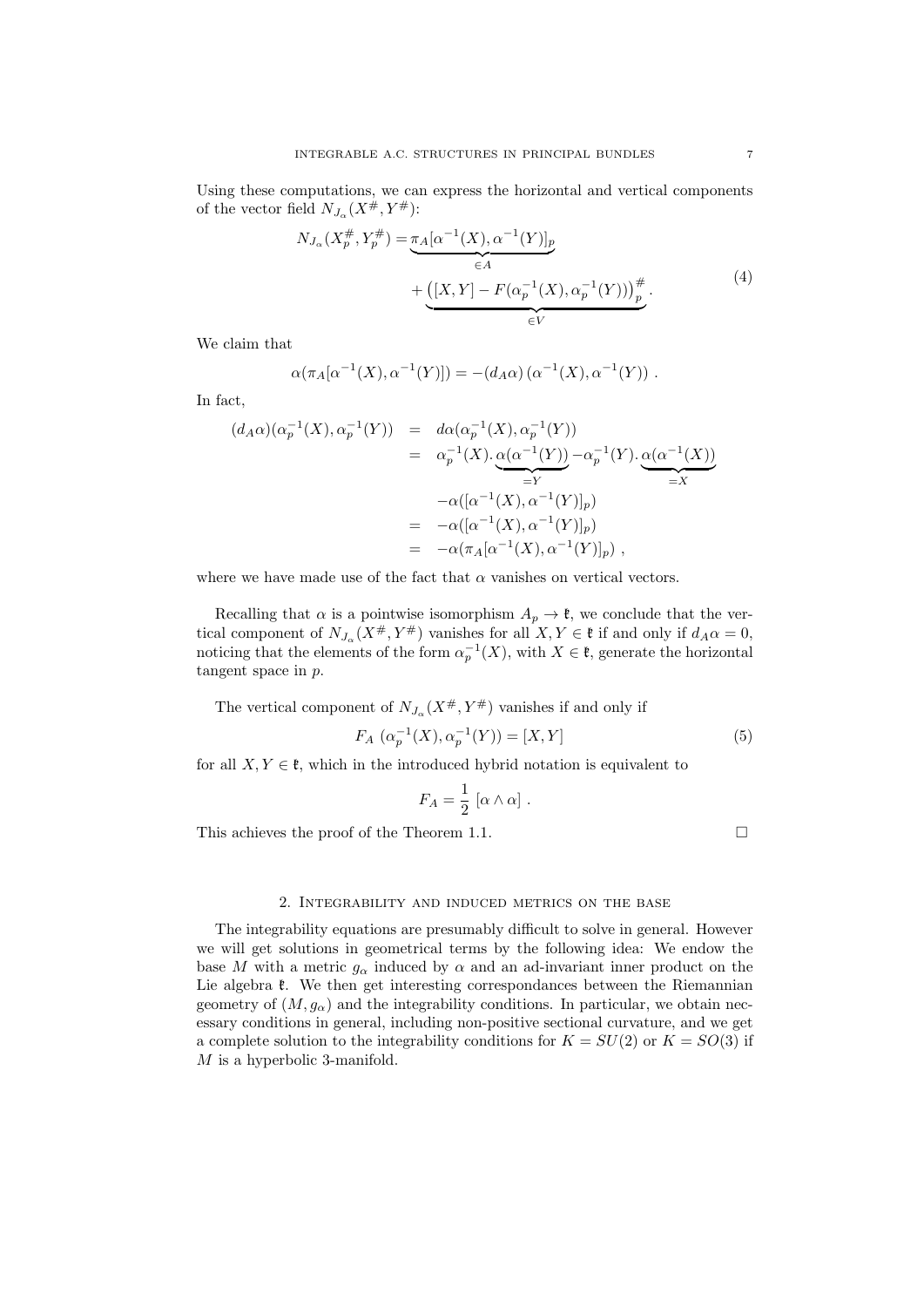#### 8 RAPHAEL ZENTNER

We shall first review some notation. We know [KN1] that there is an isomorphism between the ad-invariant tensorial forms on  $P$  with value in  $\mathfrak k$  and the forms on  $M$ with value in the associated bundle  $ad(P)$ . We denote this isomorphism by

$$
{}^{\vee}:A^k_{\mathrm{ad}}(P,\mathfrak{k})\to A^k(M,P\times_{\mathrm{ad}}\mathfrak{k})
$$

which is given by the formula  $\mathcal{V}(\beta)_{\pi(p)}(u_1,\ldots,u_k) = [p; \beta_p(\tilde{u}_1,\ldots,\tilde{u}_k))]$ , where the  $\tilde{u}_i$  are horizontal liftings of the vectors  $u_i$  and where  $[p; X]$  denotes the class of  $(p, X) \in P \times \mathfrak{k}$  in the adjoint bundle. We denote  $\wedge$  the inverse of  $\vee$ . For  $\gamma \in A^k(M, P \times_{\text{ad}} \mathfrak{k})$  we have the formula  $({}^{\wedge}\gamma)_p(\lambda_1, \ldots, \lambda_k) = \overline{\gamma}(\pi_*\lambda_1, \ldots, \pi_*\lambda_k)$ such that  $[p; \bar{\gamma}(\pi_*\lambda_1, \ldots, \pi_*\lambda_k)] = \gamma(\pi_*\lambda_1, \ldots, \pi_*\lambda_k).$ 

As  $K$  was supposed to be a compact Lie group, there exists an ad-invariant metric, that means an inner product  $\langle ., . \rangle$  satisfying

$$
\langle \mathrm{ad}_g X, \mathrm{ad}_g Y \rangle = \langle X, Y \rangle
$$

for all  $g \in K$  and  $X, Y \in \mathfrak{k}$ . By invariance this descends to the associated bundle  $ad(P) = P \times_{ad} \mathfrak{k}$  which thereby naturally obtains the structure of an Euclidean vector bundle. We shall denote by  $h_{(\ldots)}$  the corresponding metric. By assumption  $\vee \alpha$  is an isomorphism  $TM \to \text{ad}(P)$ . We can pull back the metric  $h_{\langle \dots \rangle}$  to  $TM$ , obtaining a Riemannian metric  $g_{\alpha}$  on M.  $\vee \alpha$  becomes than an isometry of Euclidean vector bundles.

The connection A on P induces a linear connection  $\nabla^A$  on ad(P). In what follows we use two of the equivalent notions of  $\nabla^A$  [KN1] which we briefly recall. Let  $\sigma$  be a section of  $\text{ad}(P)$  (this is an element of  $A^0(M, \text{ad}(P))$ ). Then

$$
\nabla^A \sigma = (^\vee \circ d_A \circ ^\wedge)(\sigma) .
$$

Another equivalent definition is constructed as follows: Let  $\tau = (x(t))$  be a curve on M. The point  $\tau_t^{t+h}(p)$  is then the end point of the unique horizontal lifting of  $\tau$ beginning at  $p \in \pi^{-1}(x(t))$  and ending at  $\pi^{-1}(x(t+h))$ . This gives the notion of parallel displacement on  $P$ . This construction carries over to parallel displacement in the associated bundle by the formula

$$
\tau_t^{t+h}([p;X]) := [\tau_t^{t+h}(p);X]
$$

(which is defined independtly of representatives). For a section  $\sigma$  of the associated bundle one then has

$$
\nabla_{\dot{x}_t}^A \sigma = \left. \frac{d}{dh} \right|_{h=0} \underbrace{\tau_{t+h}^t (\sigma(x(t+h)))}_{\in \text{ad}(P)_{x(t)} \ \forall h}.
$$

Given the connection  $\nabla^A$  on ad(P), there is a natural operator  $d^{\nabla^A}$  on forms with value in the associated bundle, generalising the usual exterior derivative. It is defined by

$$
d^{\nabla^A}(\eta \otimes s) = d\eta \otimes s + (-1)^{\deg(\eta)} \eta \wedge d^{\nabla^A} s
$$

$$
d^{\nabla^A} s = \nabla^A s
$$

for  $\eta \in A^k(M, \mathbb{R})$  and  $s \in A^0(M, \text{ad}(P)).$ 

Let  $\mathfrak{a}\mathfrak{d} : \mathfrak{k} \to \mathfrak{gl}(\mathfrak{k})$  be the Lie algebra homomorphism corresponding to the adjoint represenation ad :  $K \to Gl(\mathfrak{k})$ , i.e.  $\mathfrak{a} \mathfrak{d}$  is the derivativative of ad at the identity and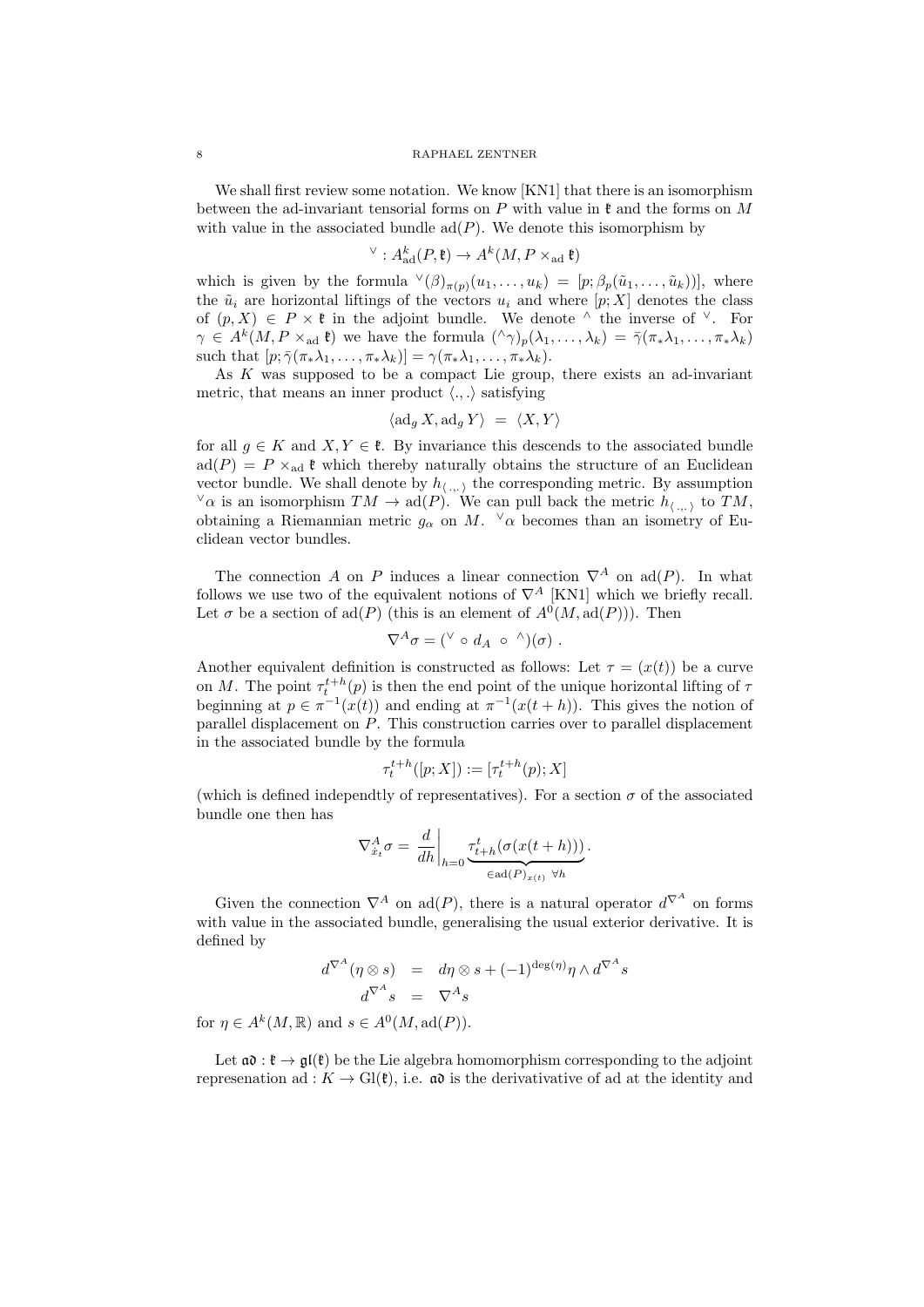is therefore just the endomorphism induced by the Lie bracket. Let  $\eta \in A^1_{ad}(P, \mathfrak{k})$ be a tensorial 1-form of type ad. Then one has

$$
d_A \eta = d\eta + \mathfrak{a} \mathfrak{d}(\omega_A) \wedge \eta \,, \tag{6}
$$

or, more explicitely, for two vectors  $\zeta, \xi$ 

$$
d_A \eta(\zeta, \xi) = d\eta(\zeta, \xi) + \mathfrak{a} \mathfrak{d}(\omega_A(\zeta)) \eta(\xi) - \mathfrak{a} \mathfrak{d}(\omega_A(\xi)) \eta(\zeta)
$$
  
= 
$$
d\eta(\zeta, \xi) + [\omega_A(\zeta), \eta(\xi)] - [\omega_A(\xi), \eta(\zeta)].
$$

The curvature of the connection  $\nabla^A$ , applied to a section  $\sigma$  of ad(P), is given by

$$
F^{\nabla^{A}}(\sigma) := d^{\nabla^{A}} \circ d^{\nabla^{A}}(\sigma)
$$
  
=  $^{\vee} \circ d_{A} \circ d_{A} \circ^{\wedge} (\sigma)$   
=  $^{\vee} \circ \mathfrak{ad}(F_{A}) \circ^{\wedge} (\sigma)$ , (7)

using  $(6)$ .

With these notions, we can naturally define a linear connection  $\nabla$  on the tangent bundle TM by pulling back the connection  $\nabla^A$  on ad(P) via  $\vee \alpha$ :

$$
\nabla := ({}^{\vee}\alpha)^{-1}\nabla^{A} := ({}^{\vee}\alpha)^{-1} \circ \nabla^{A} \circ ({}^{\vee}\alpha).
$$

As ad operates by isometries on  $\mathfrak k$  the connection  $\nabla^A$  is compatible with the metric  $h_{\langle.,.\rangle}$ . As  $\vee \alpha$  is an isometry,  $\nabla$  is compatible with the metric  $g_{\alpha}$ . We recall that the Levi-Civita connection on the tangent bundle of a Riemannian manifold is the unique connection that is compatible with the metric and that has vanishing torsion.

**Proposition 2.1.** The torsion  $T_\nabla$  of the connection  $\nabla$  constructed above vanishes if and only if  $d_A \alpha = 0$ . If this is the case, then  $\nabla$  is the Levi-Civita-connection of  $(M, g_{\alpha}).$ 

**Proof:** Fix  $p \in P$  and let  $x := \pi(p)$ ,  $u_x \in T_xM$ ,  $v_x \in T_xM$ . Take  $u, v$  arbitrary vector fields that are extensions of  $u_x, v_x$ , and take  $\tilde{u}, \tilde{v}$  horizontal liftings. Note that  $\wedge ((\vee \alpha)(v))(p) = \alpha_p(\tilde{v})$ . Thus one has

$$
\begin{array}{rcl}\n(^{\vee}\alpha)(T_{\nabla}(u_x, v_x)) & = & \nabla^A_{u_x} (^{\vee}\alpha)(v) - \nabla^A_{v_x} (^{\vee}\alpha)(u) - (^{\vee}\alpha)([u, v]_x) \\
 & = & [(^{\vee}\circ d_A \circ^{\wedge})((^{\vee}\alpha)(v))](u_x) - [(^{\vee}\circ d_A \circ^{\wedge})((^{\vee}\alpha)(u))](v_x) \\
 & - (^{\vee}\alpha)([u, v]_x) \\
 & = & \nabla^A_{v_x} (d_A \alpha(\tilde{v})) (u_x) - ^{\vee}(d_A \alpha(\tilde{u})) (v_x) - (^{\vee}\alpha)([u, v]_x) \\
 & = & [p; d_A(\alpha(\tilde{v}))(\tilde{u}_p) - d_A(\alpha(\tilde{u}))(\tilde{v}_p) - \alpha(\tilde{[u, v]_p})].\n\end{array}
$$

As we easily see that  $\pi_* \circ [\tilde{u}, \tilde{v}] = \pi_* \circ \widetilde{[u, v]}$ , and as  $\alpha$  is a tensorial form, we get  $\alpha(\widetilde{[u,v]}_p) = \alpha([\tilde{u}, \tilde{v}]_p)$ . This yields finally that

$$
({}^{\vee}\alpha)(T_{\nabla}(u_x,v_x)) = [p; (d_A\alpha)(\tilde{u}_p,\tilde{v}_p)].
$$

The claim follows.  $\Box$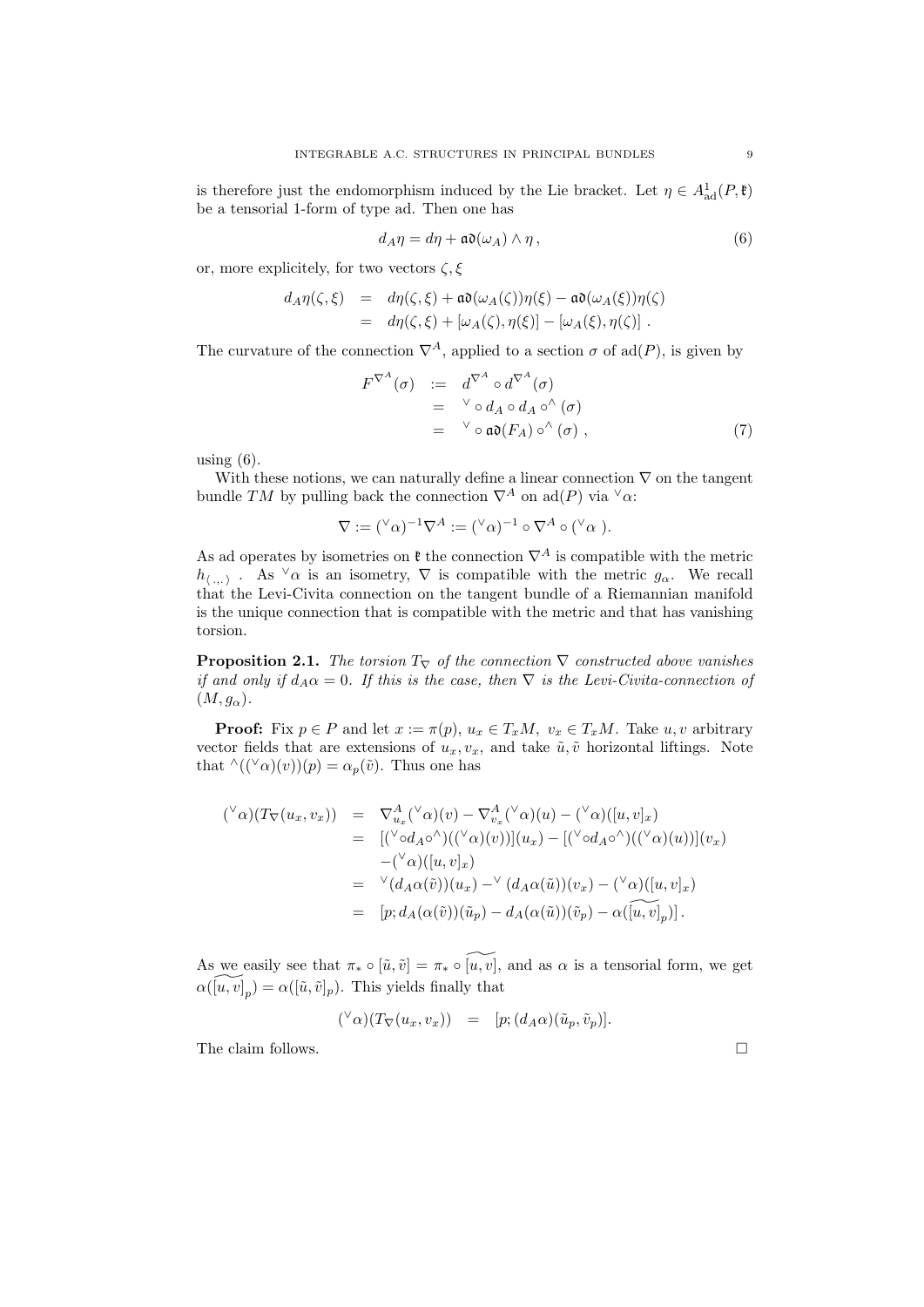Proposition 2.2. Suppose the above integrability equations are satisfied. Then the Riemannian curvature  $R_{\nabla}$  of  $\nabla$  is given by the formula

$$
R_{\nabla}(u_x, v_x)w_x = (\nabla \alpha)^{-1} ([p; [[\alpha(\tilde{u}_p), \alpha(\tilde{v}_p)], \alpha(\tilde{w}_p)]])
$$

with the above notations. Its sectional curvature is always non-positive. It is strictly negative if the dimension of the maximal torus of K is 1.

Proof: The curvature formula follows from the above formula (7) and the definition of  $R_{\nabla}$  as  $d^{\nabla} \circ d^{\nabla}$ , as well as the explicit form of  $F_A$  given by the integrability equations. For the sectional curvature we notice first that:

$$
\langle [Z, X], Y \rangle + \langle X, [Z, Y] \rangle = 0 \tag{8}
$$

for all  $X, Y, Z \in \mathfrak{k}$ . This follows from the ad-invariance by derivation

$$
0 = \frac{d}{dt}\Big|_{t=0} \langle \mathrm{ad}_{e^{tZ}} X, \mathrm{ad}_{e^{tZ}} Y \rangle
$$
  
\n
$$
= \left\langle \frac{d}{dt}\Big|_{t=0} \mathrm{ad}_{e^{tZ}} X, Y \right\rangle + \left\langle X, \frac{d}{dt}\Big|_{t=0} \mathrm{ad}_{e^{tZ}} Y \right\rangle
$$
  
\n
$$
= \left\langle [Z, X], Y \right\rangle + \left\langle X, [Z, Y] \right\rangle.
$$

Now the sectional curvature  $K(\langle u, v \rangle)$  of the plane  $\langle u, v \rangle$  spanned by the orthonormal vectors  $u, v \in T_xM$  is given by

$$
K(\langle u, v \rangle) = g_{\alpha}(u, R_{\nabla}(u, v)v)
$$

By the curvature formula, the above formula (8) and the definition of  $g_{\alpha}$  we get:

$$
K(\langle u, v \rangle) = h_{\langle., . \rangle}((\langle \alpha \rangle(u), [p; [[\alpha(\tilde{u}_p), \alpha(\tilde{v}_p)], \alpha(\tilde{v}_p)]]))
$$
  
\n
$$
= \langle \alpha(\tilde{u}_p), [[\alpha(\tilde{u}_p), \alpha(\tilde{v}_p)], \alpha(\tilde{v}_p)] \rangle
$$
  
\n
$$
= - \langle [\alpha(\tilde{u}_p), \alpha(\tilde{v}_p)], [\alpha(\tilde{u}_p), \alpha(\tilde{v}_p)] \rangle
$$
  
\n
$$
\leq 0.
$$

2.1. Special cases  $K = SU(2)$  and  $K = SO(3)$ . We shall show here that the integrability conditions are related to hyperbolic geometry. Recall that the Lie groups  $SU(2)$  and  $SO(3)$  are locally isomorphic, hence they have isomorphic Lie algebras. There is an ad-invariant metric on  $\mathfrak{su}(2) \cong \mathfrak{so}(3)$  given by

$$
\langle X, Y \rangle := \text{tr}(XY^*) = -\text{tr}(XY) \quad \forall X, Y \in \mathfrak{su}(2) .
$$

**Theorem 2.3.** Let  $P \stackrel{\pi}{\rightarrow} M$  be an  $SU(2)$ - or  $SO(3)$ - principal fibre bundle and  $\sqrt{\alpha}: TM \to \text{ad}(P)$  an isometry, where  $\text{ad}(P)$  possesses the metric induced by the above metric on  $\mathfrak{su}(2)$ , respectively  $\mathfrak{so}(3)$ . If the almost-complex structure  $J_{\alpha}$  is integrable, then  $(M, g_{\alpha})$  has constant negative sectional curvature.

Proof: We recall the Pauli-matrices

$$
\sigma_1 = \begin{pmatrix} 0 & 1 \\ 1 & 0 \end{pmatrix} \qquad \sigma_2 = \begin{pmatrix} 0 & -i \\ i & 0 \end{pmatrix} \qquad \sigma_3 = \begin{pmatrix} 1 & 0 \\ 0 & -1 \end{pmatrix}
$$
 which satisfy

 $\sigma_i \sigma_j = \delta_{ij} 1 + i \epsilon_{ijk} \sigma_k$ .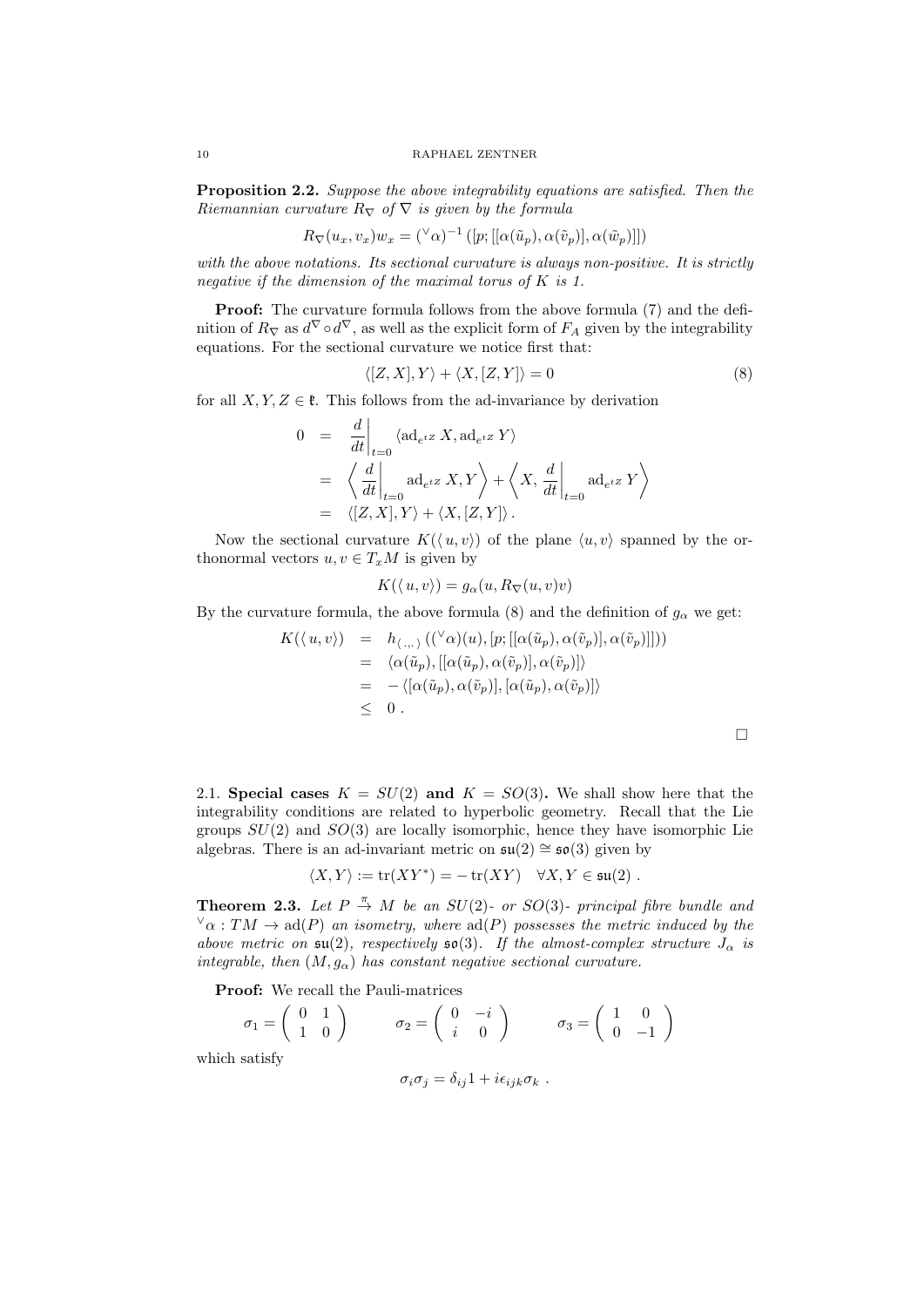Consequently, the matrices

$$
X_i := -\frac{i\sigma_i}{\sqrt{2}}
$$

form an orthonormal basis of  $(\mathfrak{su}(2),\langle.,.\rangle)$  and satisfy the relation

$$
[X_i, X_j] = \sqrt{2} \epsilon_{ijk} X_k .
$$

If now the vectors  $u, v \in T_xM$  form an orthonormal basis of the 2-dimensional plane  $\langle u, v \rangle \subset T_xM$ , then the elements

$$
[p;Z] := ({}^{\vee}\alpha)(u) \quad [p;W] := ({}^{\vee}\alpha)(v)
$$

are orthonormal in  $ad(P)_x$  and thus Z, W are with respect to  $(\mathfrak{su}(2),\langle.,.\rangle)$  The decompositions with respect to the above orthonormal basis  $W =: w^i X_i, Z =: z^i X_i$ implies

$$
\langle W, W \rangle = \sum_{i=1}^{3} (w^i)^2 = 1
$$
  

$$
\langle Z, Z \rangle = \sum_{i=1}^{3} (z^i)^2 = 1
$$
  

$$
\langle Z, W \rangle = \sum_{i=1}^{3} z^i w^i = 0.
$$

We use the formula for the sectional curvature in the proof of the last Theorem now:

$$
K(\langle u, v \rangle) = -\langle [W, Z], [W, Z] \rangle
$$
  
=  $-2w^{i}z^{j}w^{k}z^{l} \langle \epsilon_{ijm}X_{m}, \epsilon_{kln}X_{n} \rangle$   
=  $-2w^{i}z^{j}w^{k}z^{l} \epsilon_{ijm}\epsilon_{kln}\delta^{mn}$   
=  $-2w^{i}z^{j}w^{k}z^{l} (\delta_{ik}\delta_{jl} - \delta_{il}\delta_{jk})$   
=  $-2 \langle W, W \rangle \langle Z, Z \rangle + 2 \langle W, Z \rangle$   
=  $-2$ 

 $\Box$ 

This result leads to the question whether on all hyperbolic 3-manifold there is a principal fibre bundle with an integrable almost complex structure. This is indeed the case:

**Theorem 2.4.** Let  $(M, g)$  be a hyperbolic oriented 3-manifold. Then the  $SO(3)$ principal fibre bundle  $P_{SO(M)}$  of orthonormal oriented frames has a natural integrable almost-complex structure.

As a consequence every such principal fibre bundle is naturally a complex 3 dimensional manifold.

**Proof:** We begin by defining  $\vee \alpha$  which becomes an isometry  $TM \stackrel{\cong}{\to} \text{ad}(P)$ . To this end we first define

$$
L:\mathbb{R}^3\to\mathfrak{so}(3)
$$

where the image  $L_x$  of an element  $x \in \mathbb{R}^3$  is the endomorphism defined by  $L_x(y) :=$  $x \times y$  with  $\times$  the usual vector product. This is indeed well defined since  $L_x$  is antisymmetric and traceless. L is a Lie algebra isomorphism and has the important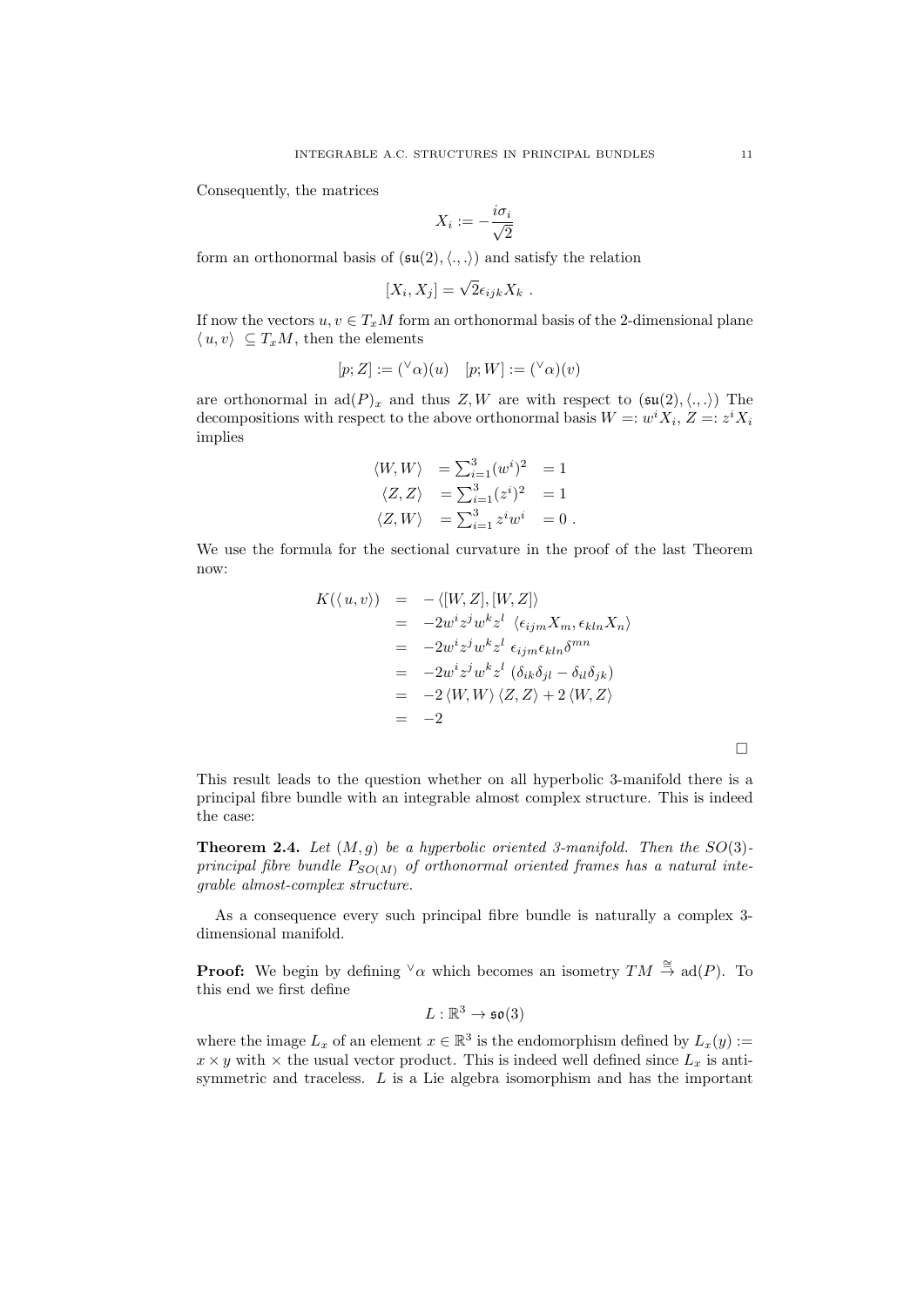equivariance property given by the following commutative diagram

$$
SO(3) \times \mathbb{R}^3 \xrightarrow{can. rep.} \mathbb{R}^3
$$
  
\n
$$
id \times L \downarrow \qquad \qquad L
$$
  
\n
$$
SO(3) \times \mathfrak{so}(3) \xrightarrow{adj. rep.} \mathfrak{so}(3)
$$
 (9)

If now we define the metric on  $\mathfrak{so}(3)$  which is one half the usual metric given by the trace formula, then L becomes an isometry.

We recall that the tangent bundle  $TM$  is isometrical to the associated bundle of the orthonormal oriented principal fibre bundle  $P_{SO(M)}$  with respect to the canonical representation of  $SO(3)$  which leaves the usual metric on  $\mathbb{R}^3$  invariant.

$$
TM \cong P_{SO(M)} \times_{can} \mathbb{R}^3
$$

We identify these euclidean vector bundles. Thanks to the above commutative diagram we may safely define:

$$
\vee_{\alpha}: TM = P_{SO(M)} \times_{can} \mathbb{R}^3 \to P_{SO(M)} \times_{\text{ad}} \mathfrak{so}(3) = \text{ad}(P)
$$

by  $\forall \alpha([p,y]_{can}) = [p, L(y)]_{ad}$ . Let  $\nabla$  denote the Levi-Civita-Connection of  $(M, g)$ , and let A be the associated connection in  $P_{SO(M)}$ . Let  $\nabla^A$  denote the induced connection on  $\text{ad}(P)$ .

Lemma 2.5.

$$
\nabla^A = (^\vee \alpha)(\nabla) := (^\vee \alpha) \circ \nabla \circ (^\vee \alpha)^{-1}
$$

 $\Box$ 

This Lemma is true as one finds by going to local sections and by the above diagram for L.

The Lemma implies that we have  $({}^{\vee}\alpha)^{-1}(\nabla^{A}) = \nabla$ . By Proposition 2.1 and the fact that the Levi-Civita connection  $\nabla$  is torsion free, we get  $d_A\alpha = 0$ , yielding the first of the integrability equations.

The preceeding Lemma implies  $F^{\nabla^A} = F^{(\vee_{\alpha})(\nabla)}$ . As the connection  $F^{\nabla}$  is equal to the Riemannian curvature  $R_{\nabla}$ , we get the relation

$$
F^{\nabla^A} = ({}^{\vee}\alpha) \circ R_{\nabla} \circ ({}^{\vee}\alpha)^{-1} .
$$

By assumption the sectional curvature is equal to a constant, say  $\kappa$ , and this yields the formula

$$
R_{\nabla}(v, w)u = \kappa \left( g(u, w)v - g(u, v)w \right).
$$

for  $u, v, w \in T_xM$ ,  $x \in M$ . Using this, we get the following formula for the curvature  $F^{\nabla^A}$ , used further down. Let  $s \in \text{ad}(P)_x$  with  $s = (\forall \alpha)(u)$ . Then

$$
F^{\nabla^A}(v, w)s = (\nabla \alpha)(R_{\nabla}(v, w)u)
$$
  
\n
$$
= (\nabla \alpha)(\kappa (g(u, w) v - g(u, v)w))
$$
  
\n
$$
= \kappa (h_{\langle ... \rangle}(s, (\nabla \alpha)(w)) (\nabla \alpha)(v) - h_{\langle ... \rangle}(s, (\nabla \alpha)(v)) (\nabla \alpha)(w)).
$$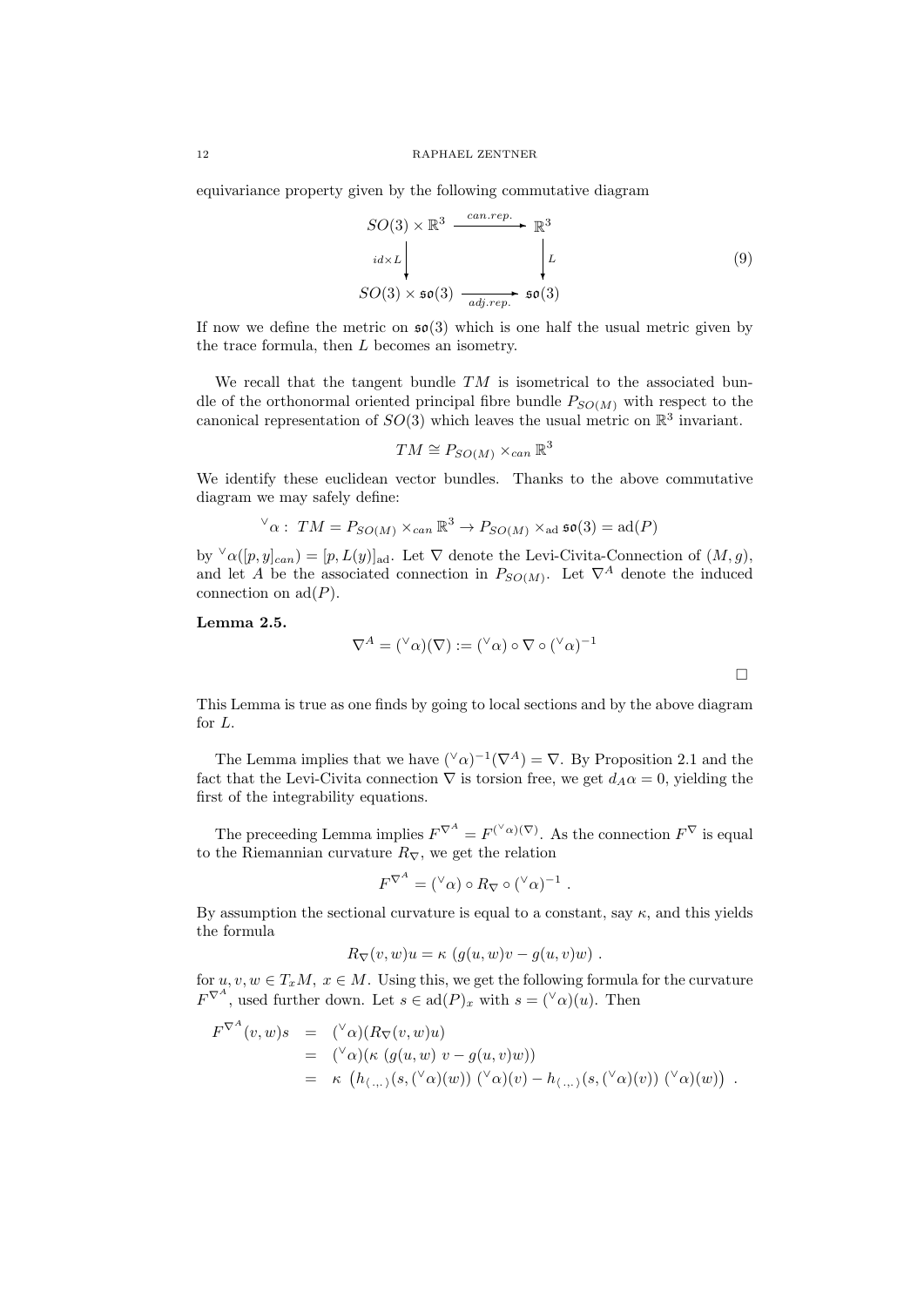If now we define  $U, V, W \in \mathfrak{so}(3)$  by the formulae  $s =: [p; U], (\forall \alpha)(w) = [p; W],$ and  $({}^{\vee}\alpha)(v) = [p; V]$ , we get the final formula

$$
F^{\nabla^{A}}(u, w) s = \kappa [p; \langle U, W \rangle V - \langle U, V \rangle W]. \qquad (10)
$$

Our aim is to establish the formula

$$
F^{\nabla^{A}} = \vee \circ \mathfrak{ad}(\frac{1}{2}[\alpha \wedge \alpha]) \circ \wedge \tag{11}
$$

as the Theorem will follow, because this will imply that  $F_A = \frac{1}{2} [\alpha \wedge \alpha]$ , yielding the second integrability equation. That this indeed implies  $F_A = \frac{1}{2} [\alpha \wedge \alpha]$  follows from the formula (7) and the fact that  $\mathfrak{a} \mathfrak{d}$  is injective, since surely  $\mathfrak{so}(3)$  has trivial center. We calculate now the right hand side of the last equation, using the above notations:

$$
\begin{array}{rcl}\n(^{\vee} \circ \mathfrak{ad}(\frac{1}{2}[\alpha \wedge \alpha]) \circ \wedge)(v, w)s & = & (^{\vee} \circ \mathfrak{ad}(\frac{1}{2}[\alpha \wedge \alpha])(v, w)[p; U] \\
 & = & [p; \mathfrak{ad}(\frac{1}{2}[\alpha \wedge \alpha])(\tilde{v}, \tilde{w})U] \\
 & = & [p; [[V, W], U]]\n\end{array}
$$

Comparing this with  $(10)$ , we get the equation in question  $(11)$  if and only if we have

$$
[[V, W], U] = \kappa(\langle U, W \rangle V - \langle U, V \rangle W)
$$

for all  $U, V, W \in \mathfrak{k}$ . This is really the case for  $\kappa = -1$  since then this equation reduces to the well-known vector-product identiy in  $\mathbb{R}^3$  (via the Lie algebra isomorphism L)

$$
(\mathfrak{v} \times \mathfrak{w}) \times \mathfrak{u} = (\mathfrak{u} \cdot \mathfrak{v})\mathfrak{w} - (\mathfrak{u} \cdot \mathfrak{w})\mathfrak{v}
$$

with  $v = [p, \mathfrak{v}], p$  an orthonormal frame and  $\mathfrak{v} \in \mathbb{R}^3$ , and likewise  $w = [p, \mathfrak{w}],$  $u = [p, \mathfrak{u}]$ . Of course, we may always rescale the metric so that we have  $\kappa = -1$ . This completes the proof.  $\square$ 

2.2. Further examples of the required topological setting. In the previous construction the existence of a 1–form  $\alpha$ , defining an isomorphism  $TM \to \text{ad}(P)$ , where  $P \to M$  was the principal oriented orthonormal frame bundle of M, can be seen as an 'accident of low dimension'. Indeed, the dimension of the Lie group  $SO(n)$  is strictly larger than n for all  $n \geq 4$ . However, we may again be in a similar setting if the structure group of the tangent bundle  $TM$  admits a reduction from  $SO(n)$  to a subgroup K which has dimension equal to the dimension of the base manifold M.

More concretely, suppose we have a 6-dimensional Riemannian manifold M that has a reduction of its structure group to  $K = SO(3) \times SO(3)$ . Let  $P \to M$  be the K–principal bundle obtained from the principal oriented orthonormal frame bundle  $P_{SO(M)} \to M$  by reduction to the structure group K. The construction (9) in the proof of Theorem 2.4 extends to the situation here yielding an isomorphism

$$
TM\to P_{\mathrm{ad}_+\,\times\,\mathrm{ad}_-}\mathfrak{so}(3)_+\oplus\mathfrak{so}(3)_-\ ,
$$

thereby giving rise to an isomorphism  $\alpha$  as required for the construction of the almost complex structure  $J_{\alpha}$ . By Berger's classification [B] of simply connected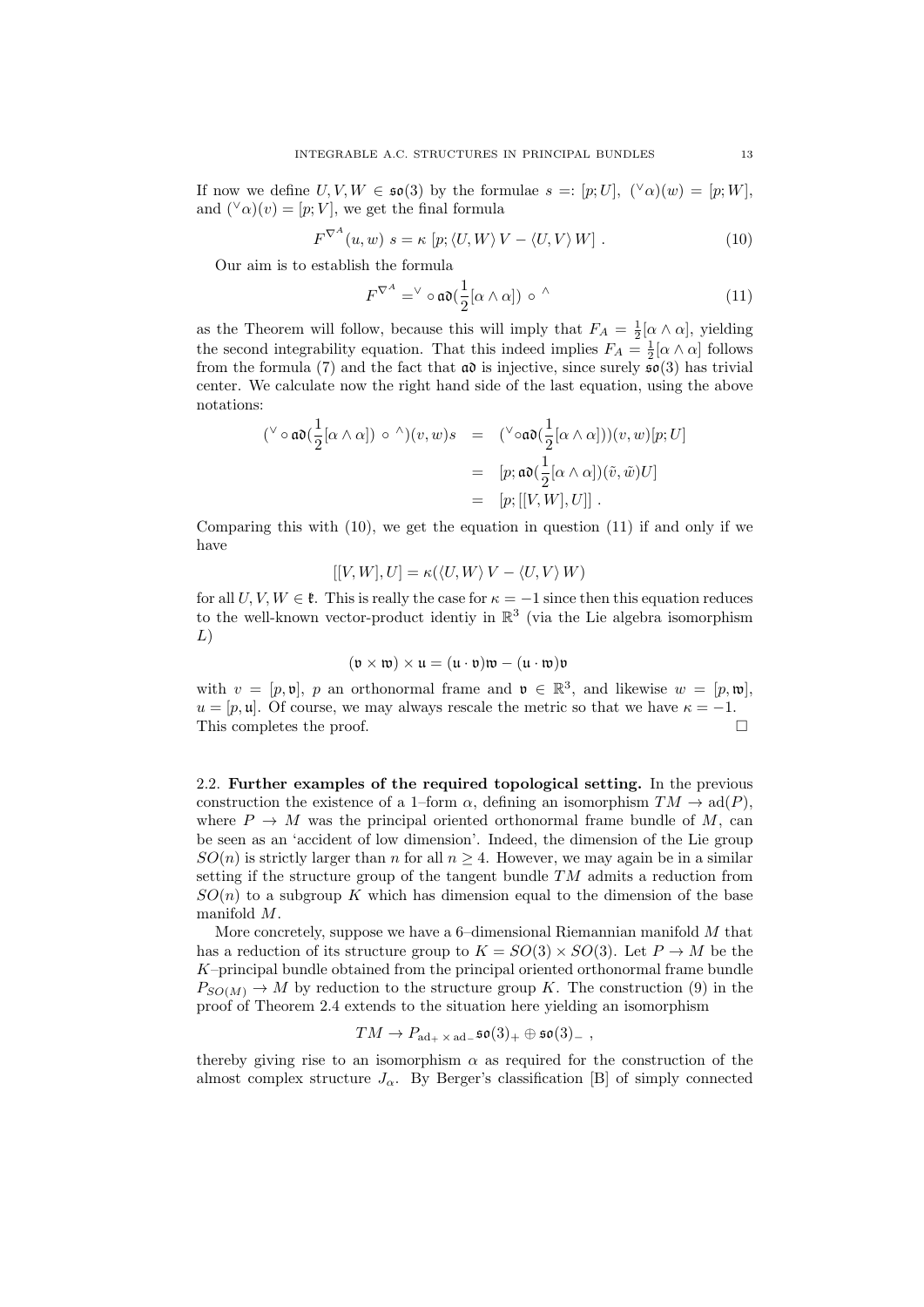#### 14 RAPHAEL ZENTNER

Riemannian manifolds with special holonomy, we may not expect to have a reduction of the structure group to  $SO(3) \times SO(3)$  for a simply connected 6–manifold M that is not a symmetric space or a locally product space. However, for locally product spaces there are many examples that fall into this class, for instance, all closed 6–manifolds that fibre over a 3–manifold. Presumably, this class includes cases where one of the  $SO(3)$ -bundles  $ad_{+}(P)$  is non-trivial.

Another large class of examples where our construction gives an almost complex structure can be obtained from parallelisable manifolds  $M$ . In fact, if  $n$  is the dimension of M, then any  $T<sup>n</sup>$ -principal bundle  $P \to M$  is such that the bundles TM and  $ad(P)$  are isomorphic, and so one may obtain a class  $\alpha$  as required in our construction. There are of course many situations where  $P$  is a non-trivial bundle. In fact, for any collection of complex line bundles  $L_i \to M$ ,  $i = 1, \ldots, n$ , the principal complex frame bundle of  $L_1 \oplus \cdots \oplus L_n$  with its natural reduction of the structure group from  $U(n)$  to  $S^1 \times \cdots \times S^1 = T^n$  is such an example. These are in 1-to–1 correspondance with classes  $e_1, \ldots, e_n \in H^2(M; \mathbb{Z})$  via the corresponding first Chern classes.

One may expect more examples related to 'special holonomy'.

## 3.  $J_{\alpha}$ -HOLOMORPHIC VECTOR FIELDS AND COMPLETENESS

In this section we stay in the setting of a principal bundle  $P \to M$  with compact structure group  $K$  endowed with a connection  $A$  on  $P$ , and with an almost complex structure  $J_{\alpha}$  determined by A and the 1–form  $\alpha$ . We assume an ad–invariant inner product on the Lie algebra of  $K$  turning  $ad(P)$  into an Euclidean vector bundle, and we suppose M is endowed with a Riemannian metric  $g_{\alpha}$  turning the induced map  $\vee \alpha : TM \to \text{ad}(P)$  into an isometry. We also suppose having the unique connection  $\nabla$  on  $TM$  such that  $({^{\vee}}\alpha)(\nabla) = \nabla^A$ . We will not suppose  $J_{\alpha}$  to be integrable in this section, but only that  $d_A \alpha = 0$ . By Proposition 2.1 above, this implies that the connection  $\nabla$  is the Levi-Civita connection on TM.

We will show here that there is an equivalence between the complete integrability of the naturally occuring  $J_{\alpha}$ -holomorphic vector fields  $X^{\#} - i J_{\alpha} X^{\#}$  and the geodesic completeness of the Riemannian manifold  $(M, g_{\alpha})$ . Here the vector field  $X^{\#} - i \, J_{\alpha} X^{\#}$  is said to be completely integrable if for any  $p \in P$  there is a map  $\varphi : \mathbb{C} \to P$  which is  $J_{\alpha}$ -holomorphic, i.e. such that

$$
\varphi_*\left(\frac{\partial}{\partial z}\right) = \frac{1}{2}(X^\# - i J_\alpha X^\#) \quad (X \in \mathfrak{k})
$$

for  $\frac{\partial}{\partial z} = \frac{1}{2}(\frac{\partial}{\partial x} - i\frac{\partial}{\partial y})$ , and which satisfies  $\varphi(0) = p$ .

**Proposition 3.1.** The  $J_{\alpha}$ -holomorphic vector fields (sections of  $T^{1,0}P$ )

$$
X^\# - i\ J_\alpha X^\#
$$

are completely integrable for any  $X \in \mathfrak{k}$  if and only if  $(M, g_{\alpha})$  is geodesically complete.

Proof: The correspondance is based on the following lemma:

**Lemma 3.2.** 1. Let  $X \in \mathfrak{k}$  and denote  $\varphi_{J_{\alpha}X^{\#}}^t$  the flow of the vector field  $J_{\alpha}X^{\#}$ , defined for all  $p \in P$  at least in a neighbourhood of  $0 \in \mathbb{R}$ . Then for all  $p \in P$  the curve  $c(t) := \pi \circ \varphi_{J_{\alpha}X^{\#}}^{t}(p)$  is a geodesic for the values of t where this is defined. 2. Let  $c(t)$  be a geodesic on M defined at least in a neighbourhood of  $0 \in \mathbb{R}$ . Then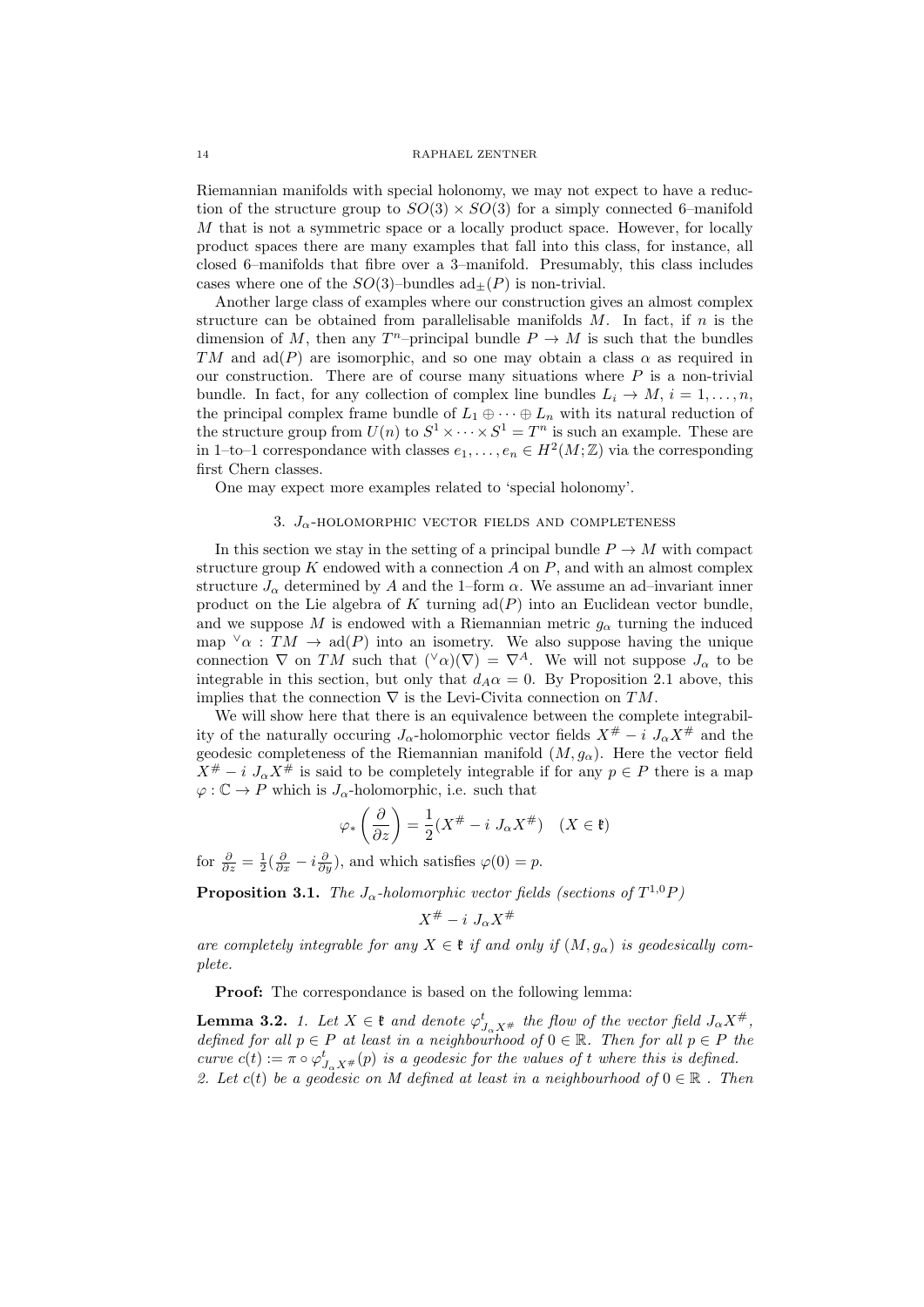there is an element  $X \in \mathfrak{k}$  such that  $c(t) := \pi \circ \varphi_{J_{\alpha}X^{\#}}^t(p)$  for all  $p \in \pi^{-1}(c(0))$  for these values of t.

**Proof:** 1. We shall abbreviate our notation by  $\varphi^t(p) := \varphi^t_{J_\alpha X^{\#}}(p)$ . One then gets by the definition of  $c(t)$ 

$$
\nabla_{\dot{c}(t)} \dot{c}(t) = (\alpha)^{-1} (\nabla^A_{\dot{c}(t)}(\alpha) (\dot{c}(t)))
$$
\n
$$
= (\alpha)^{-1} (\nabla^A_{\dot{c}(t)}(\alpha) (\pi_{*,\varphi^t(p)} J_\alpha X_{\varphi^t(p)}^{\#}))
$$
\n
$$
= (\alpha)^{-1} (\nabla^A_{\dot{c}(t)} [\varphi^t(p); -X])
$$
\n
$$
= (\alpha)^{-1} \frac{d}{dh} \bigg|_{h=0} \underbrace{c^t_{t+h} [\varphi^{t+h}(p); -X]}_{= [\varphi^t(p); -X]}
$$
\n
$$
= 0
$$

since in fact  $\varphi^t(p)$  is already a horizontal lifting of  $c(t)$ . By definition, this means that the curve  $t \mapsto c(t)$  is a geodesic.

2. Let  $t \mapsto c(t)$  be a geodesic on M, defined in a connected neighbourhood of 0. Let  $p \in \pi^{-1}(c(0))$ . Then there is an  $X \in \mathfrak{k}$  such that

$$
\pi_{*,p} J_{\alpha} X^{\#} = \dot{c}(0) \ . \tag{12}
$$

Set  $\psi(t) := \pi \circ \varphi_{J_{\alpha}X^{\#}}^{t}(p)$ . As we have seen in the proof of (1.) we get

$$
\nabla_{\dot{\psi}(t)}\dot{\psi}(t)=0
$$

as well as  $\nabla_{\dot{c}(t)}\dot{c}(t) = 0$ . By the equation (12) they have the same initial condition. Now by the uniqueness of the solution of a Cauchy problem we get the claim, at least for t in a certain neighbourhood of 0.

We continue with the proof of the proposition. Let  $t \mapsto c(t)$  be a geodesic on M, defined in a neighbourhood of 0. Let  $X \in \mathfrak{k}$  be as in the formula (12). The vector field  $X^# - i \tilde{J}_{\alpha} X^{\#}$  is completely integrable by assumption. This means that there is a map  $\varphi : \mathbb{C} \to P$  which is  $J_{\alpha}$ -holomorphic, therefore satisfying

$$
\varphi_*\left(\frac{\partial}{\partial z}\right) = \frac{1}{2}(X^\# - i J_\alpha X^\#) \quad (X \in \mathfrak{k})
$$

for  $\frac{\partial}{\partial z} = \frac{1}{2}(\frac{\partial}{\partial x} - i\frac{\partial}{\partial y})$ , and which satisfies  $\varphi(0) \in \pi^{-1}(c(0))$ . The map  $y \mapsto \varphi(0+iy)$ is an integral curve of the horizontal vector field  $J_{\alpha}X^{\#}$ . This curve, composed with the projection  $\pi$  to M, is the geodesic c, as we have seen before. This is true at least in the neigbourhood where c is defined. But the map  $y \mapsto \varphi(0 + iy)$  has a continuation to the whole of  $\mathbb{R}$ , so c possesses a continuation to  $\mathbb{R}$  as a geodesic.

Let now M be geodesically complete. Consider the map

$$
s+it\mapsto \varphi^t_{J_\alpha X^\#}\circ \varphi^s_{X^\#}(p)
$$

for an arbitrary but fixed  $p \in P$ . Since the Lie bracket of the two vector fields  $X^{\#}$  and  $J_{\alpha}X^{\#}$  vanishes (this follows from the computation of the second term of Nijenhuis tensor in the proof of Theorem 1.1 above), we know that the two associated flows commute, and thus the above map is  $J_{\alpha}$ -holomorphic. This implies for an allowed value  $t$  that we can vary in the  $s$ -direction on the whole real line. Thus the maximal domain of definition is always of the form  $I \times \mathbb{R}$  with I open and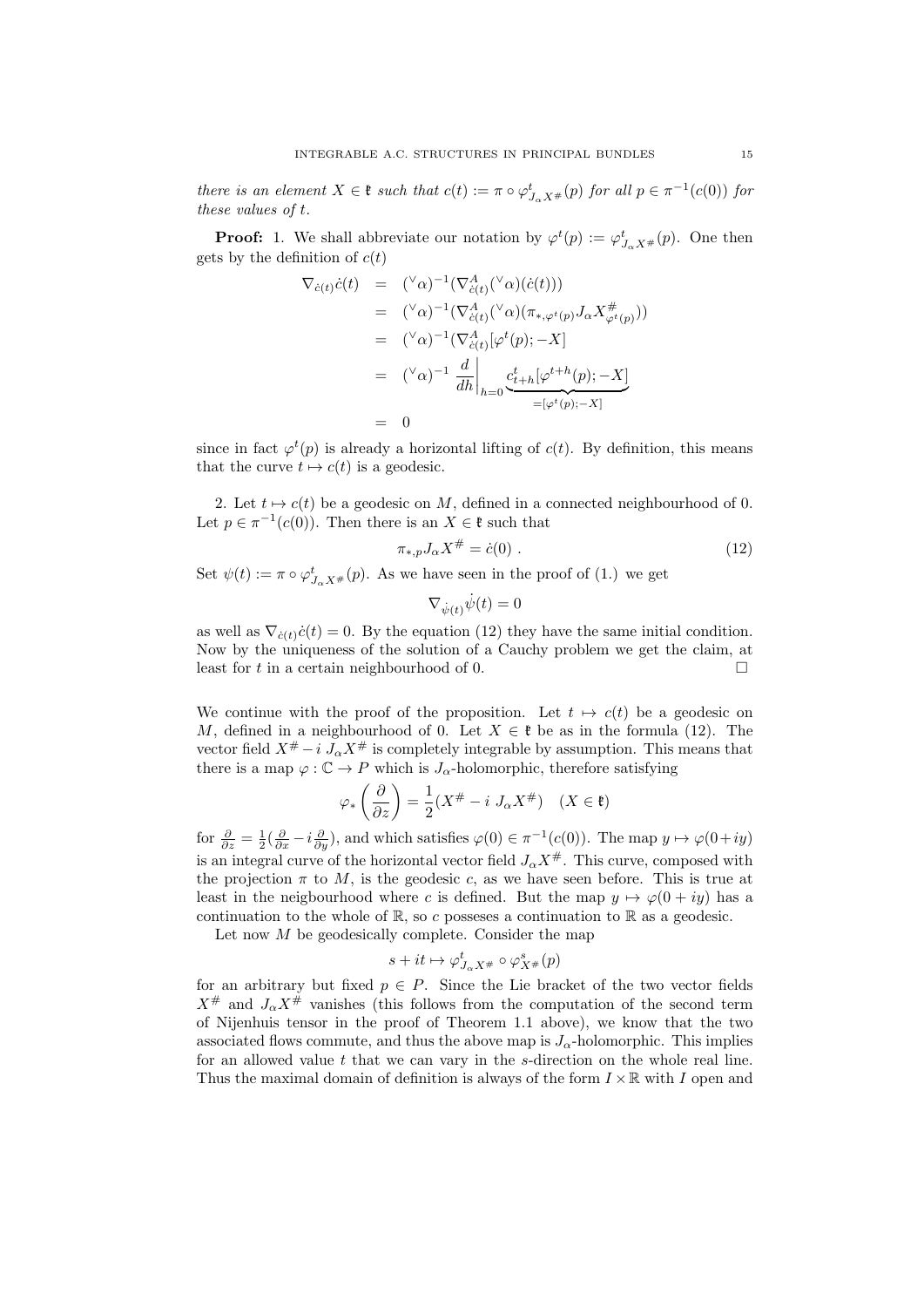connected in R, containing 0. We actually want to show that  $I = \mathbb{R}$ . We denote  $\varphi(t) := \varphi^t_{J_{\alpha}X^{\#}}(p)$  and know that  $t \mapsto c(t) := (\pi \circ \varphi)(t)$  is a geodesic on M, defined for  $t \in I$ . Suppose  $t_0 := \sup(I) < \infty$ . By the geodesic completeness of M we get a geodesic

 $\bar{c} : \mathbb{R} \to M$ 

with  $\bar{c}|_I = c$ . Let  $\beta$  be a horizontal lifting of  $\bar{c}$  such that  $\beta(0) = \varphi(0)$  (the lifting  $\beta(t)$  exists for all t in the domain of definition of  $\bar{c}$ , see [KN1] p. 69.). We then have by construction  $\beta|_I = \varphi$ , and in particular

$$
\dot{\beta}(t) = J_{\alpha} X^{\#}_{\beta(t)}
$$

for  $t < t_0$ . But as all maps are continous, we get by passing to the limit  $t \to t_0, t < t_0$ that

$$
\dot{\beta}(t_0) = J_\alpha X_{\beta(t_0)}^{\#}.
$$

Thus we have  $t_0 \in I$  and by maximality we get a contradiction. In the same manner we get inf(I) =  $-\infty$  and thus morphic map extends to  $\mathbb C$ . Thus all vector-fields of the type  $X^{\#} - iJ_{\alpha}X^{\#}$  are completely integrable.

## 4. Transitive holomorphic right-action from the complexified group  $K^{\mathbb{C}}$  and a converse of our construction

We will suppose here the almost complex structure  $J_{\alpha}$  is integrable and that the base manifold  $(M, g_{\alpha})$  is geodesically complete. Let  $G = K^{\mathbb{C}}$  be the complexification of the compact Lie group  $K$ , see [BtD], [Ho] for this notion. We will now show that there is a natural holomorphic action of  $G$  on  $P$  which is locally free and an extension of the action  $\rho$  of the structure group K on P. The new action is transitive provided  $M$  is connected. Given this data, we finally obtain a natural  $\mathfrak{g}\text{-valued}$ holomorphic 1-form on P, where  $\mathfrak q$  is the Lie algebra of G, the complexification of the Lie algebra  $\mathfrak k$ .

We recall the KP-decomoposition of the complexification of a compact Lie group [HH]: The holomorphic map  $\mathfrak{g} \to G$  given by  $X + iY \mapsto \exp(X) \exp(iY)$  for  $X, Y \in$ **t**, factoring through  $K \times \mathfrak{k}$ , induces a diffeomorphism  $K \times \mathfrak{k} \to G$ . It gives the unique decomposition  $g = k e^{iX}$  of an element  $g \in G$  with  $k \in K$ , and  $X \in \mathfrak{k}$ . This is just the usual polar decomposition for  $G = Gl(n, \mathbb{C})$ . Via this, we now define a holomorphic map which is a priori no group action:

$$
\psi : \left\{ \begin{array}{ccc} P \times G & \longrightarrow & P \\ (p, k \ e^{iX}) & \longmapsto & \varphi^1_{J_\alpha X^\#}(pk) \end{array} \right. .
$$

That this is well defined in the case that the base manifold  $(M, g_{\alpha})$  is geodesically complete follows from the results of the last section. Differentiating with respect to the second argument at the identity yields a section-valued map

$$
\psi_{*,e} : \mathfrak{g} \to \Gamma(TP) ,
$$

which is the collection of all  $(\psi_p)_{*,e}$ . It satisfies

$$
\psi_{*,e}(X) = X^{\#}
$$
  

$$
\psi_{*,e}(iX) = J_{\alpha}X^{\#}
$$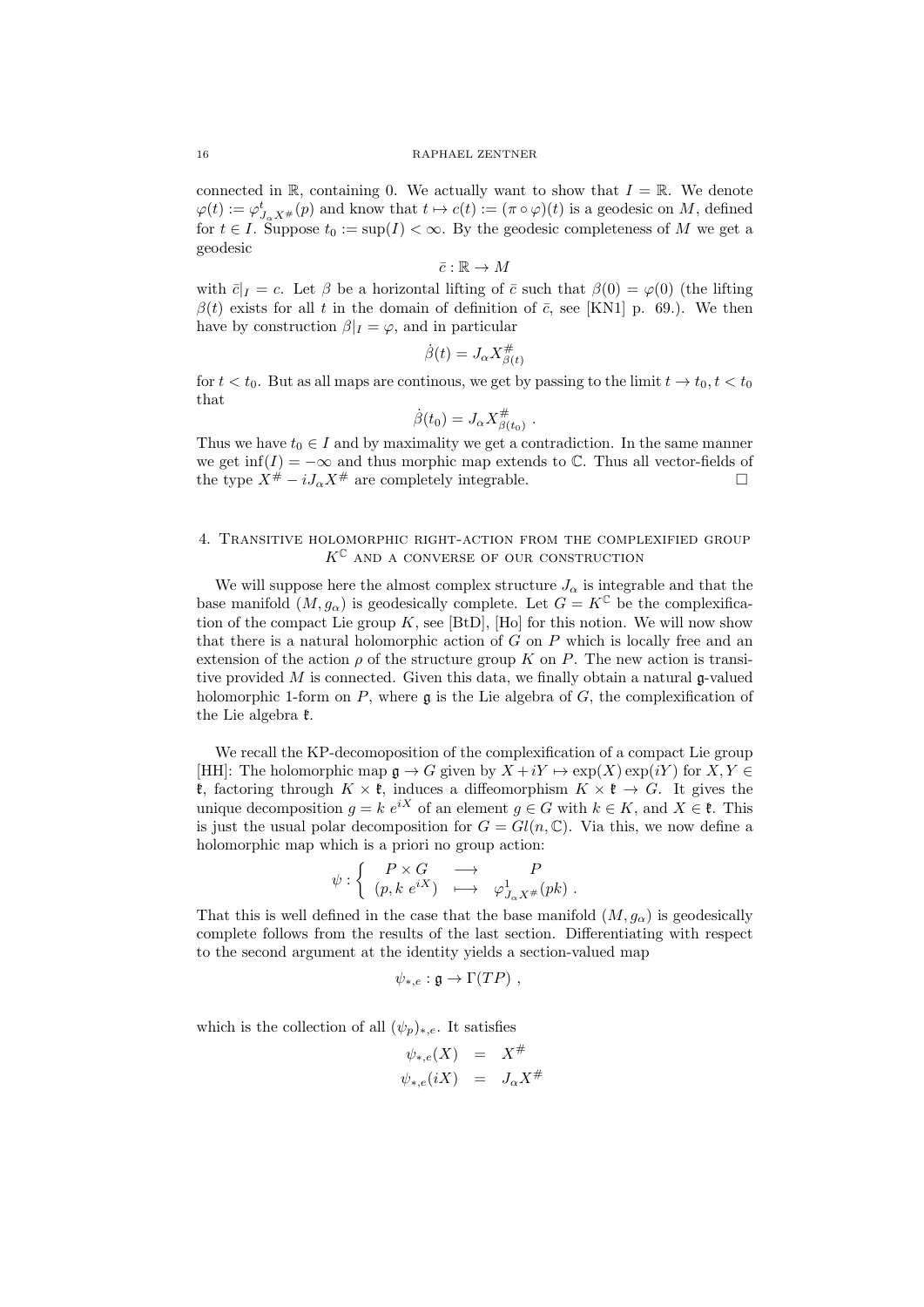for all  $X \in \mathfrak{k}$ . Even more is true: The map  $\psi_{*,e}$  is a homomorphism of (real) Lie-algebras (where the complexified Lie algebra  $\mathfrak g$  is, for the moment, considered as a real vector space) that interchanges the almost complex structure  $J_{\alpha}$  and the canonical one on g. In fact, that we have

$$
\psi_{*,e}[X,Y] = [\psi_{*,e}X, \psi_{*,e}Y]
$$
 and  $\psi_{*,e}[X,iY] = [\psi_{*,e}X, \psi_{*,e}iY]$ 

for all  $X, Y \in \mathfrak{k}$  follows from the computations in (i) and (ii) inside the proof of Theorem 1.1, whereas the condition

$$
\psi_{*,e}[iX,iY] = [\psi_{*,e}iX, \psi_{*,e}iY]
$$

follows from the vanishing of the Nijenhuis tensor.

The map  $\psi_{*,e}$  becomes C-linear after passing to the complexified tangent space of  $TP$ . By the second fundamental theorem of Lie there is thus an associated holomorphic *local* action  $\varphi$  of G on P with Lie-algebra homomorphism  $\psi_{*,e}$ , see for instance [Ak]. By the associated one-parameter transformation groups one sees that  $\varphi$  has to coincide with  $\psi$  where  $\varphi$  is defined. That  $\psi$  defines a global action now follows from an identity theorem argument. We write  $\psi = \rho^{\mathbb{C}}$  in what follows, indicating the extension of the already existing action  $\rho$ .

Given the holomorphic action  $\rho^{\mathbb{C}} : P \times G \to P$ , we can define a holomorphic 1–form on P with values in g. In fact, partial differentiation of  $\rho^{\mathbb{C}}$  in the second variable at the identity  $g = e$  yields a biholomorphism, which in fact is a bundle isomorphism from the trivial bundle  $\mathfrak{g} \times P \to P$  to  $TP$ ,

$$
\left. \frac{\partial \rho^{\mathbb{C}}}{\partial g} \right|_{g=e} : \mathfrak{g} \times P \to TP.
$$

We define  $\omega \in \Omega^1(P, \mathfrak{g})$  to be the inverse of this map, followed by the projection  $\mathfrak{g} \times P \to \mathfrak{g}$ . This is clearly a holomorphic 1–form, and its real part is given by the connection 1–form,

$$
\mathfrak{Re}\,\omega=\omega_A\,\,.
$$

 $G$  acts transitively on  $P$  if  $M$  is connected, as one sees by the fact that every two points on the base M may then be joined by a geodesic. In general this geodesic is not unique and thus the action of  $G$  is generally not free. More precisely, it is free if and only if the base manifold  $(M, g_{\alpha})$  is such that any two points are connected by a unique geodesic.

We have now seen that in the case of geodesic completeness of the base  $(M, g_{\alpha})$ , the complex structure on the manifold  $P$  is in fact given as the quotient of a complex Lie group G by a discrete subgroup  $\Gamma$ . This is in fact a more general phenomenon. By a result of Wang [Wan], any closed complex manifold with complex parallelisable tangent bundle is in fact given by the quotient of a complex Lie group by a discrete subgroup. However, the proof relies essentially on the compactness of the complex manifold, implying that certain complex-valued holomorphic functions on the manifold are necessarily constant by Liouville's theorem.

Our result here may be seen as a generalisation of this result in the particular setting of an integrable almost complex structure  $J_{\alpha}$  as studied here. Indeed, we don't have to require that  $P$  is compact. In fact, we were only requiring the base manifold  $(M, g_{\alpha})$  to be geodesically complete which is a much weaker condition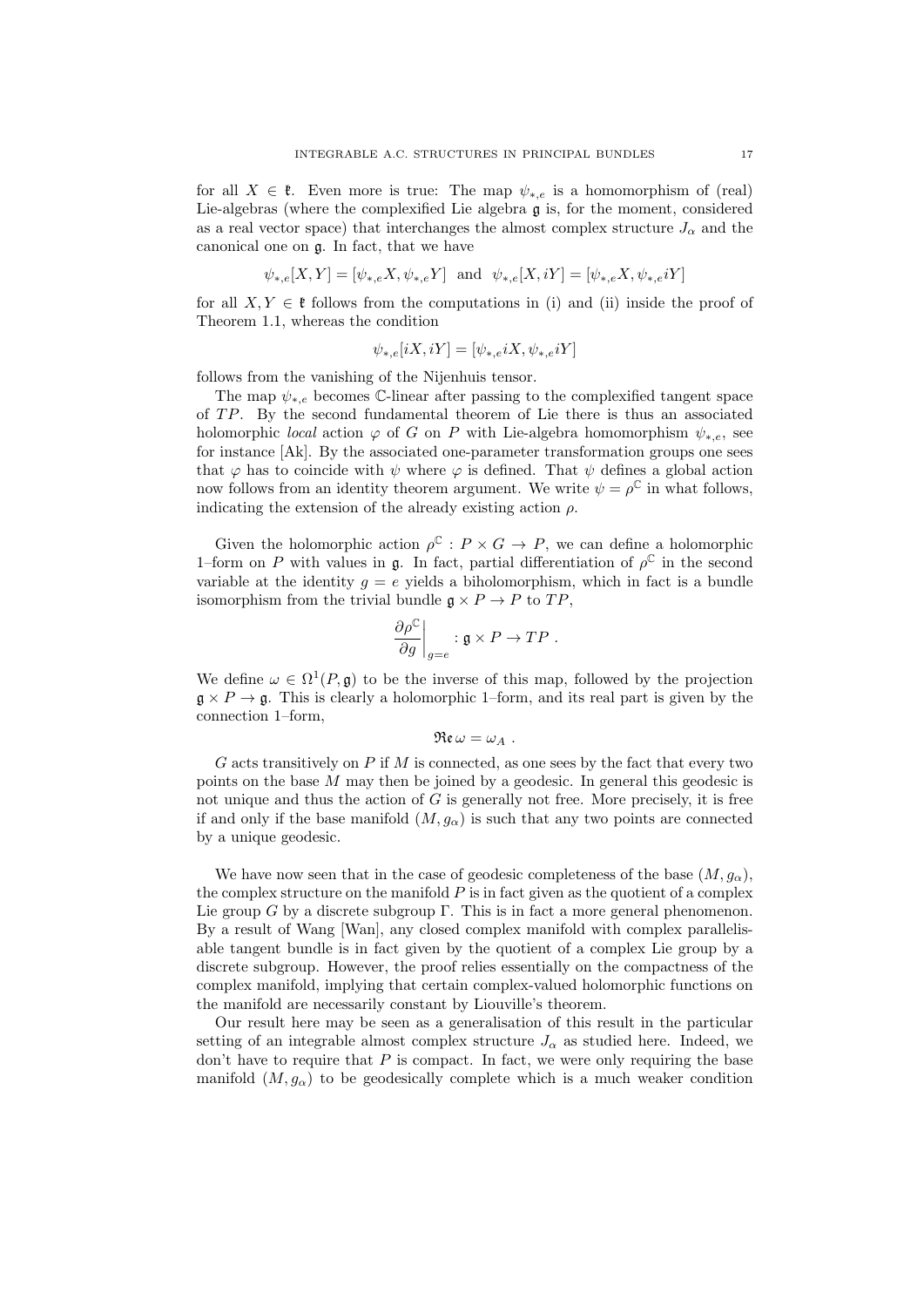than requiring  $M$  to be closed.

Conversely, one may ask how general our construction is in the situation that we have a complex parallelisable complex manifold  $Q$  that is given as the quotient of a complex Lie group  $K^{\mathbb{C}}$  by a discrete subgroup, and on which the Lie group  $K$  acts freely. We will show now that in this situation the natural almost complex structure induced by the complex structure of the manifold Q may be obtained as in our setting.

For this we start with a 'sample' construction. We assume that the complex Lie group  $G$  is the complexification of the Lie group  $K$ . We may trivialise the tangent bundle  $TG \to G$  as  $\mathfrak{g} \times G \to G$  by left-G-invariant vector fields defined by left Gtranslates of elements of the Lie algebra  $\mathfrak{g} = T_eG$ . The group G may be considered as a K-principal bundle  $G \to G/K$  over the homogeneous space  $G/K$ .

Any element of  $\mathfrak{g} = \mathfrak{k} \otimes \mathbb{C}$  may be written as  $X + iY$  with  $X, Y \in \mathfrak{k}$ . We denote by  $(X + iY)^{\#}$  the associated left-G-invariant vector field. We define  $\alpha \in A_{ad}^1(G; \mathfrak{k})$ by the following formula:

$$
\alpha((X+iY)^{\#}) = -Y.
$$

With respect to  $K$  this is really an ad-equivariant tensorial one-form because we are considering  $G$  to be a *right* K-principal bundle, with the natural action of  $K$  on  $G$  from the right. However, it is invariant under  $G$  acting from the left. It is clear that the corresponding almost complex structure  $J_{\alpha}$  coincides with the natural one on G, with complex charts coming, for instance, from the exponential map.

We shall now assume that we have a transitive holomorphic action of  $G$  on a connected complex manifold  $Q$ , with discrete stabiliser  $\Gamma$  of some point in  $Q$ . In particular, Q is biholomorphic to  $\Gamma \backslash G$ . We shall also assume that K acts freely on Q. Because  $\Gamma$  acts from the left on G, and because  $\alpha$  is left-G-invariant, the form  $\alpha$  descends to an ad-equivariant tensorial one-form on  $Q$ , that we shall denote by  $\bar{\alpha}$ . It is clear now that the natural almost complex structure  $J_{\bar{\alpha}}$  on Q, given as in our construction, coincides with the canonical almost complex structure on Q. We have thus given a sketch of proof of the following Proposition:

Proposition 4.1. Suppose we have a connected complex manifold Q with transitive holomorphic action of the complexification  $G = K^{\overline{C}}$  of a compact Lie group with discrete stabiliser  $\Gamma$  of some point in Q, such that the subgroup K acts freely on G. Then the canonical almost complex structure on Q is equal to the one given by our main construction  $J_{\overline{\alpha}}$  induced from the sample situation on the K-principal bundle  $G \to G/K$  by interpreting Q as the homogeneous space  $\Gamma \backslash G$ .

## 5. Holomorphic maps from Riemann surfaces

In this section we suppose that  $\pi : P \to M$  is such that P has an integrable almost complex structure  $J_{\alpha}$  associated to a connection A on P and a  $\ell$ -valued 1–form  $\alpha$  as in our main construction, and furthermore that M is geodesically complete and connected. By the results of the last section  $P$  is then naturally endowed with a locally free, transitive holomorphic right action of the complexified Lie group  $G = K^{\mathbb{C}}$ , and with a g-valued holomorphic 1–form  $\omega$ .

Here we shall be interested in the study of holomorphic curves  $f : \Sigma \to P$  in this setting. We shall first see that f is in fact determined by the  $\mathfrak{q}$ -valued 1–form  $f^*\omega$  on Σ. Conversely, we shall ask when a g-valued 1-form  $\eta$  on Σ gives rise to a holomorphic curve  $f : \Sigma \to P$  with  $f^* \omega = \eta$ . We give a quite complete answer if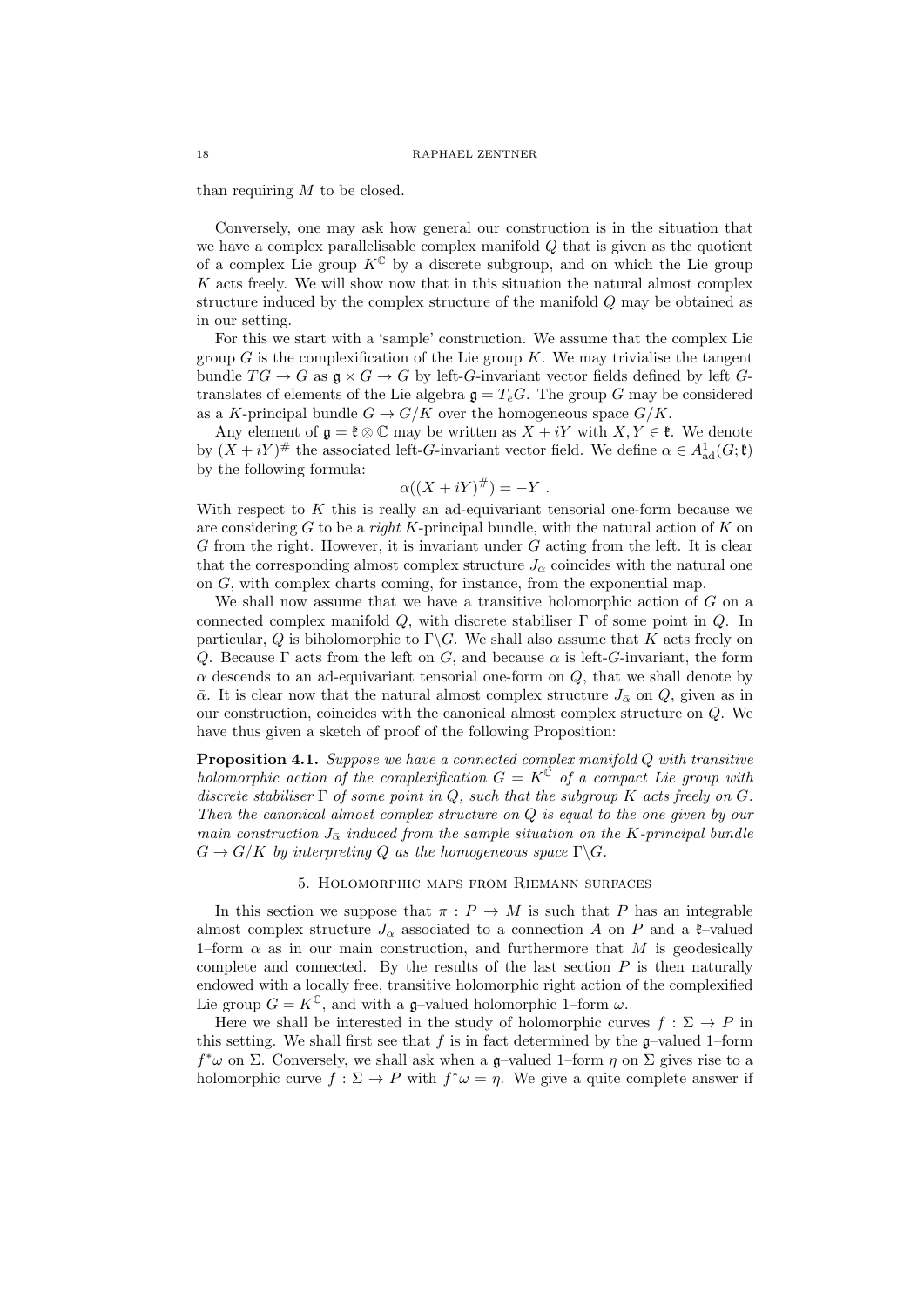$\eta$  is of what we shall call 'scalar type', but we will show that all such holomorphic maps factor through an elliptic curve, so do not give rise to 'interesting' curves of higher genus. This may be compared to Winkelmann's approach in [Wi4].

5.1. Factorisation properties through elliptic curves. In the following Lemma we show that an arbitrary smooth pointed map  $f : (Y, y_0) \to (P, p_0)$  is determined by the pull–back  $f^*\omega$ , where Y is a connected smooth manifold and  $y_0$  is a point of it. In other words, if  $f_1, f_2$  are two such maps with  $f_1(y_0) = f_2(y_0)$ , and such that  $f_1^*\omega = f_2^*\omega$ , then in fact  $f_1 = f_2$ .

**Lemma 5.1.** Let Y be a connected smooth manifold, and let  $f: Y \rightarrow P$  be smooth and such that  $f(y_0) = p_0$ , where  $y_0$  and  $p_0$  are points of Y and P respectively. Then f is determined by  $f^*\omega$ .

**Proof:** Let  $y_1 \in Y$  be an arbitrary point of Y. Let  $(y(t))_{t\in[0,1]}$  be a smooth path with  $y(0) = y_0$  and  $y(1) = y_1$ . We claim that there is a unique smooth path  $(g(t))_{t\in[0,1]}$  with  $g(0) = id_G$ , such that

$$
f(y(t)) = p_0 g(t) =: p(t)
$$

for all  $t \in [0,1]$ . In fact, for all  $p \in P$  the map  $\rho_p^{\mathbb{C}} : G \to P$ ,  $g \mapsto pg$  is a local diffeomorphism, and so the path  $g(t)$  is locally determined. The ambiguity thus remains in the choice of a starting point  $g(0) \in \Gamma$ , where  $\Gamma$  denotes the stabiliser of the point  $p_0$  under the G-operation. This is fixed by requiring that  $g(0)$  is the identity of G. Let now  $t_0 \in [0, 1]$ . Differentiating the path  $t \mapsto p_0 g(t)$  at the point  $t_0$  yields the equation

$$
\begin{array}{rcl}\n\dot{p}(t_0) & = & \frac{d}{dt} \Big|_{t=t_0} \quad p_0 \, g(t) \\
& = & \frac{d}{dt} \Big|_{t=t_0} \quad p_0 g(t_0) \, g(t_0)^{-1} g(t) \\
& = & \left( \rho_{p(t_0)}^{\mathbb{C}} \right)_{*,e} \frac{d}{dt} \Big|_{t=0} \, g(t_0)^{-1} g(t) \, .\n\end{array}
$$

By construction of  $\omega$  one therefore sees that  $(g(t))$  solves the ordinary differential equation

$$
\dot{g}(t) = g(t)\omega(\dot{p}(t)) \tag{13}
$$

By the theory of ordinary differential equations there is a unique solution to this equation for a given initial value, and that a solution extends to the domain of definition of  $(p(t))$  follows from the lemma in [KN1, p.69]. But now we simply notice that

$$
\omega(\dot{p}(t))=\omega(\frac{d}{dt}f(y(t)))=\omega(f_*\dot{y}(t))=(f^*\omega)(\dot{y}(t))\ ,
$$
 from which the claim follows.

The next Lemma is of a similar spirit as the preceeding one, demonstrating the strength of of the holomorphic form  $\omega \in \Omega^{1,0}(P, \mathfrak{g})$ . Let now Y be a complex manifold.

**Lemma 5.2.** Let  $f: Y \to P$  be an arbitrary map. Then the following assertions are equivalent: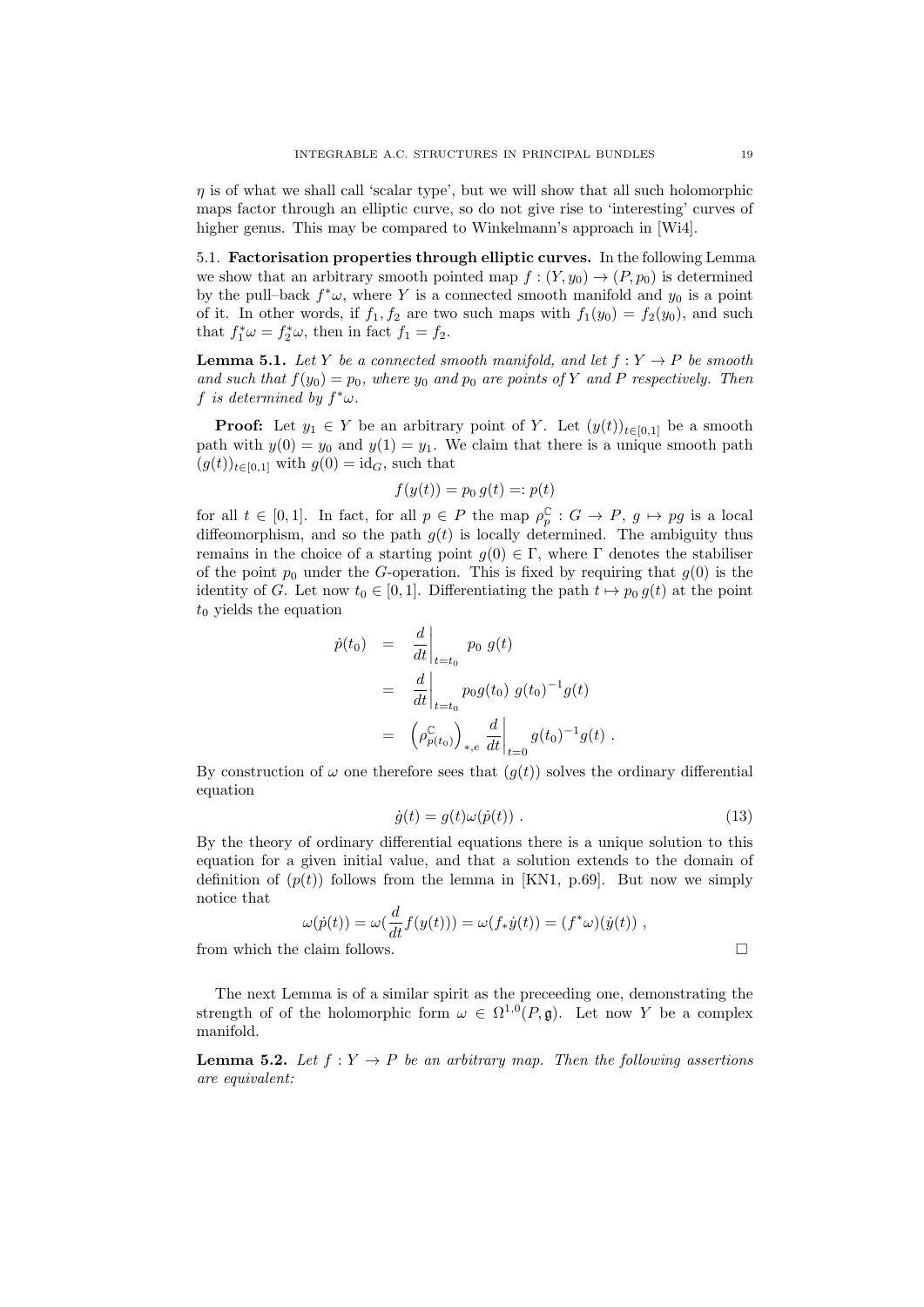## 20 RAPHAEL ZENTNER

- (1) The pull-back form  $f^*\omega$  is a 1-form of type  $(1,0)$ , i.e.  $f^*\omega \in \Omega^{1,0}(Y;\mathfrak{g})$ , and this is a holomorphic form:  $\partial f^* \omega = 0$ .
- (2) The pull-back form  $f^*\omega$  is a 1-form of type  $(1,0)$ .
- (3) The map f is holomorphic.

**Proof:** Clearly (1) implies (2) and (3) implies (1) because  $\omega$  is a holomorphic form of type  $(1, 0)$ . Thus it suffices to show that  $(2)$  implies  $(3)$ . We do so locally: We suppose having a complex coordinate chart  $\{w^i\}$  on Y and a complex coordinate chart  $\{z^j\}$  on P such that f maps the domain of definition of the former to that of the latter. We can write  $\omega = \sum \omega_i(z) dz^i$ , where  $\omega_i(z)$  is a holomorphic function of the coordinates  $z = (z_1, z_2, \dots)$ . Now read through the charts we have

$$
f^*\omega = \sum_i \omega_i(f(w)) \sum_j \left( \frac{\partial f^i}{\partial w^j} dw^j + \frac{\partial f^i}{\partial \overline{w}^j} d\overline{w}^j \right) .
$$

The assumption that  $f^*\omega$  is of type  $(1,0)$  now implies that for all j we have

$$
0 = \omega \left( \frac{\partial f}{\partial \overline{w}^j} \right) = \sum_i \omega_i(f(w)) \frac{\partial f^i}{\partial \overline{w}^j}
$$

at all points of the coordinate chart  $\{w^i\}$ . However, pointwise  $\omega : TP \to \mathfrak{g}$  is an isomorphism, and so the last equation implies that

$$
\frac{\partial f}{\partial \overline{w}^j} = 0
$$

for all j, thus implying that f is holomorphic.

As the Proof of Lemma 5.1 relied on the uniqueness of the solution of an ordinary differential equation, one might ask whether the following converse of Lemma 5.1 and Lemma 5.2 is true: Given a (holomorphic) form  $\eta \in \Omega^1(Y, \mathfrak{g})$  on Y, is there a (holomorphic) map  $f: Y \to P$  such that  $f^* \omega = \eta$ ? Inspired by the proof of Lemma 5.1 the idea would certainly lie in trying to define  $f$  in the following way: Again, we assume having a chosen point  $z_0 \in Y$  and a point  $p_0 \in P$ , and we will require that  $f(z_0) = p_0$  (this is of course no real restriction as the G-action is transitive on P). Now let  $z \in Y$  be an arbitrary point, and let  $\tau_z : [0,1] \to Y$  be a smooth path from  $z_0$  to z. We would seek a solution  $g_{\tau_z} : [0,1] \to G$  of the differential equation

$$
\dot{g}_{\tau_z}(t) = g_{\tau_z}(t) \eta(\dot{\tau}_z(t)) \;, \tag{14}
$$

with the initial condition  $g_{\tau_z}(0) = 1$ , and we would define

$$
f(z) := p_0 \, g_{\tau_z}(1) \tag{15}
$$

This must be independent of the chosen path  $\tau_z$  from  $z_0$  to z. This will be the case if for any closed loop  $\gamma : [0, 1] \to Y$  with start- and endpoint  $y_0$  the solution  $g_\gamma$  of  $\dot{g}_{\gamma} = g_{\gamma} \eta(\dot{\gamma})$  is such that the endpoint  $g_{\gamma}(1)$  lies in the stabiliser  $\Gamma$  of the G-action on P at  $p_0$ . Indeed, if this is the case, then for any two paths  $\tau_z$  and  $\tilde{\tau}_z$  from  $z_0$  to z the concatenation  $\tilde{\tau}^{-1} * \tau$  will be a closed loop based at  $z_0$ , and for the endpoint  $g_{\tilde{\tau}^{-1}*\tau}(2)$  of the solution to the above differential equation we will have

$$
g_{\tilde{\tau}^{-1}*\tau}(2) = g_{\tau_z}(1)g_{\tilde{\tau}_z}(1)^{-1} \in \Gamma ,
$$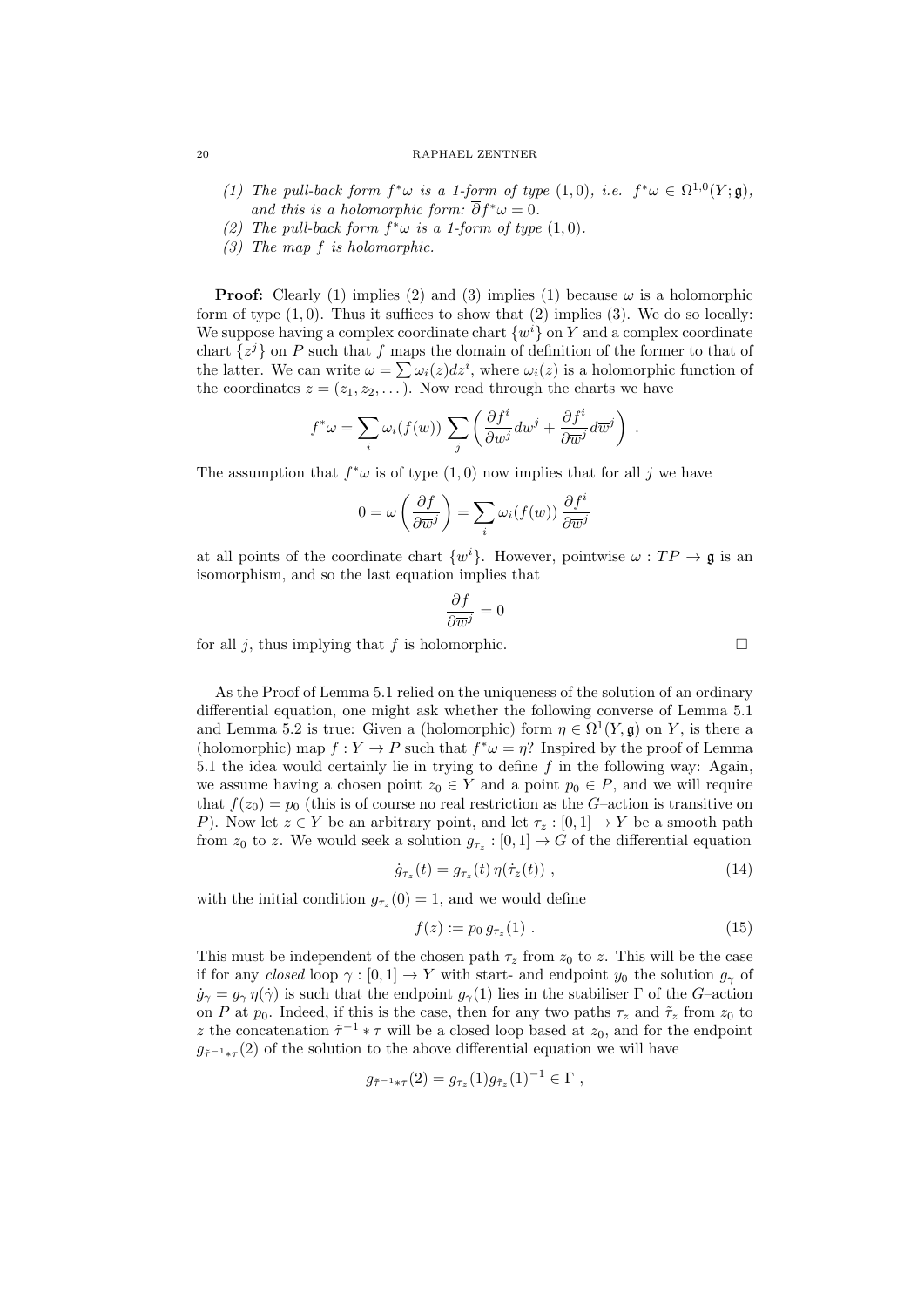and so the definition  $f(z) := p_0 g_{\tau_z}(1)$  is independent of the chosen path<sup>1</sup>.

We give an affirmative answer to this question in the case where the holomorphic form  $\eta \in \Omega^1(Y; \mathfrak{g})$  is closed and of a special type:

**Proposition 5.3.** Let  $\eta$  be a closed holomorphic form with value in  $\mathfrak g$  which is of "scalar type" in the following sense: There is a holomorphic differential form  $\zeta$  and an element  $Z \in \mathfrak{g}$  such that

$$
\eta = Z \cdot \zeta \; .
$$

1. There exists a holomorphic map  $f: Y \to P$  with  $f^* \omega = \eta$  and  $f(z_0) = p_0$  if and only if

$$
\exp(Z \cdot [\zeta]_{dR}(H_1(Y; \mathbb{Z}))) \subseteq \Gamma . \tag{16}
$$

2. If this is the case, then each such holomorphic map factorises through an elliptic curve. This means that we have a commutative diagram



where all maps are holomorphic, and where  $\Sigma_0$  is an elliptic curve.

**Remark 5.4.** 1. We would like to point out that if Y is a Riemann surface  $\Sigma$ . then we do not need to ask that the holomorphic form  $\eta$  is closed. It will be so automatically.

2. In the above formula (16) the form  $[\zeta]_{dR}$  is interpreted via the isomorphism  $H^1_{dR}(Y,\mathbb{C}) \cong \text{Hom}_{\mathbb{Z}}(H_1(Y;\mathbb{Z}),\mathbb{C}).$ 

**Proof:** Let  $z \in \Sigma$  be an arbitrary point, and let  $[0, 1] \rightarrow Y$ ,  $t \mapsto \tau_z(t)$  be a path from  $z_0$  to z. The fact that  $\eta$  is of scalar form implies that the equation

$$
\dot{g}_{\tau}(t) = g_{\tau}(t) \eta(\dot{y}(t)) \tag{18}
$$

is easily integrated by the defining relation of the exponential map [War]. For a curve  $\tau_z(t)$ ,  $t \in [0, 1]$  the Lie group element  $g_{\tau_z}(t)$  is simply given by

$$
g_{\tau_z}(t) = \exp(Z \cdot \int_0^t \zeta(\dot{\tau}_z(s))ds) \ . \tag{19}
$$

We see in particular, that for a closed curve  $\tau$  the integral is just the cohomologyhomology pairing:

$$
\int_0^1 \zeta(\dot{\tau}(s))ds = [\zeta]_{dR}([\tau]) .
$$

To prove the first statement, let first  $f: Y \to P$  be a holomorphic (pointed) map with  $f^*\omega = \eta$ . As we have seen in the proof of Lemma 5.1,  $f(z)$  has to satisfy the equation (15) with  $g_{\tau_z}(1)$  satisfying the differential equation (14). In particular, we need  $q_{\gamma}(1) \in \Gamma$  for any closed curve  $\gamma$  in order to have f well defined. This must also be true for  $\gamma$  an arbitrary cycle. By the above formula (19) and the interpretation of the integral in terms of the pairing between homology and cohomology, we get (16).

<sup>1</sup>We have been a little abusive here with parametrisation of the paths - of course, the endpoints  $g_{\tau_z}(1)$  are independent of the parametrisation chosen for the path  $\tau_z$ , and so it doesn't really matter that the concatenation is a priori only piecewise smooth.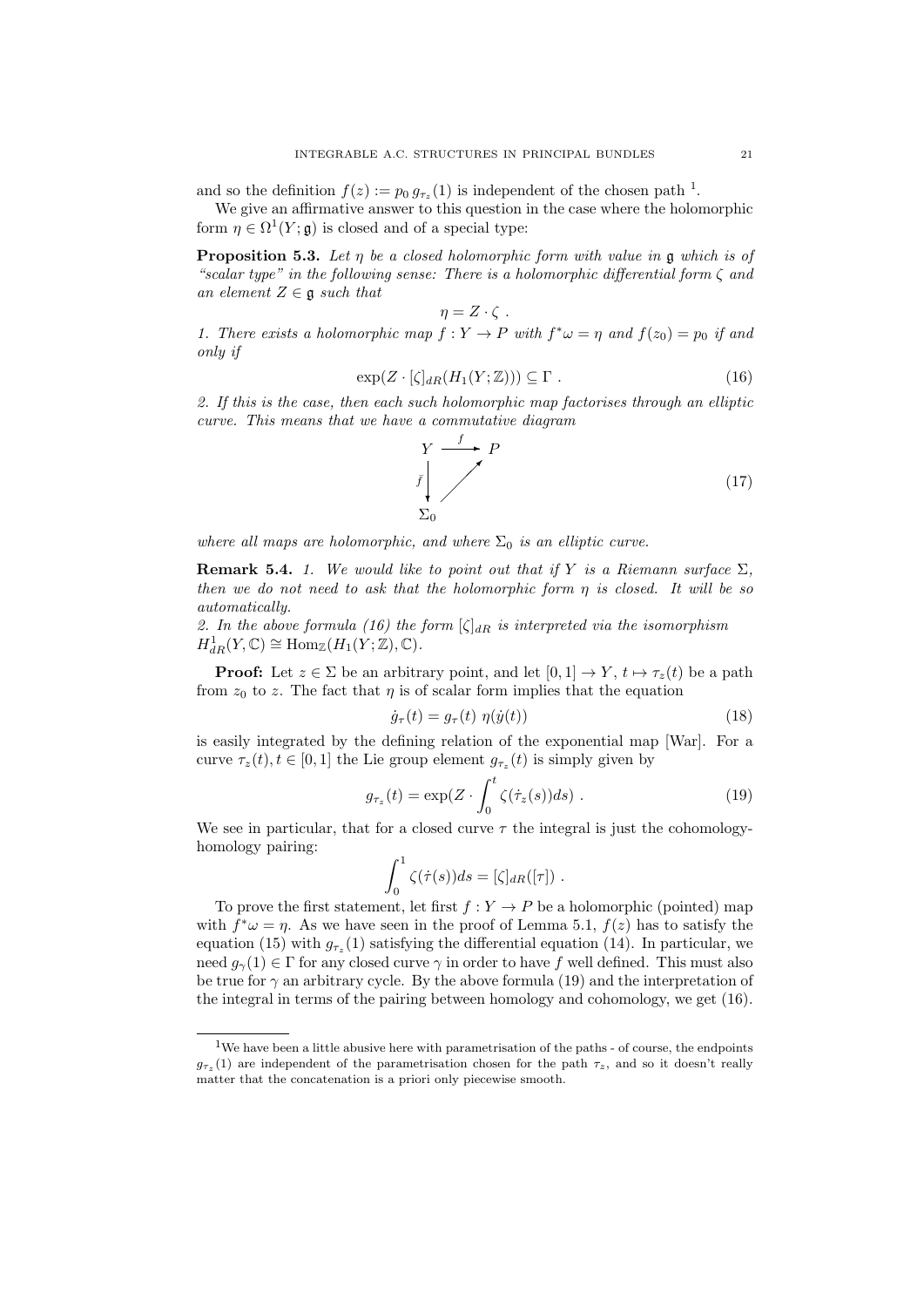For the contrary implication, assume that the formula (16) holds. As explained above, this implies that the definition

$$
f(z) := p_0 \ g_{\tau_z}(1) ,
$$

is well defined, where  $\tau_z : [0,1] \to Y$  is an arbitrary curve from  $z_0$  to z. By construction we have  $f^*\omega = \eta$ . Now Lemma 5.2 implies that f is holomorphic.

To prove the second assertion, we have seen that the assumption implies that we have the formula

$$
f(z) = p_0 \exp(Z \cdot \int_0^1 \zeta(\dot{\tau}_z(t)) dt)
$$

for the map  $f$ . Of course, this factors in the following way,

$$
Y \xrightarrow{f} P,
$$
  
\n
$$
\int_{\mathbb{C}/(\lceil \zeta \rceil_{dR} (H_1(Y; \mathbb{Z})))} f
$$
\n(20)

Note that it doesn't in general even make sense to ask whether  $\tilde{f}$  is a holomorphic (or differentiable) map, since in general the quotient  $\mathbb{C}/(\lbrack \zeta \rbrack_{dR}(H_1(Y;\mathbb{Z}))$  does not even need to have the structure of a manifold. The group  $[\zeta]_{dR}(H_1(Y;\mathbb{Z}))$  may in general be quite complicated, for instance, it can even be dense in C. However, the fact that  $\Gamma$  is a closed subgroup of G implies even that f factorises through the quotient of C by the closure of the group  $[\zeta]_{dR}(H_1(Y;\mathbb{Z}))$ . The group  $[\zeta]_{dR}(H_1(Y;\mathbb{Z}))$  being an abstract closed subgroup of the Lie group  $\mathbb{C}$ , it must be a Lie subgroup by the Theorem of Chevalley. Thus  $f$  factorises as

$$
Y \xrightarrow{f} P,
$$
  

$$
\bar{f} \downarrow_{p_0 \exp(Z \cdot \cdot)} \qquad (21)
$$
  

$$
\mathbb{C}/(\overline{[\zeta]_{dR}(H_1(Y;\mathbb{Z})))}
$$

where  $\bar{f}$  is at least differentiable, since the projection  $\mathbb{C} \to \mathbb{C}/(\overline{\left[\zeta\right]_{dR}(H_1(Y;\mathbb{Z}))})$ endowes this quotient with the structure of a smooth manifold. For the time being, we shall assume that  $\overline{\zeta|_{dR}(H_1(Y;\mathbb{Z}))}$  is a discrete subgroup of  $\mathbb{C}$ , so that  $\mathbb{C}/(\overline{\zeta|_{dR}(H_1(Y;\mathbb{Z}))})$  is a manifold of real dimension 2, naturally endowed with a complex structure. In this case  $\bar{f}$  is holomorphic. To see this, we can consider a local lift of  $\bar{f}$  to  $\mathbb{C}$ : Let  $(U, z)$  be a coordinate chart<sup>2</sup> around a point  $z_1 \in Y$ . We may assume that U is the open unit ball in  $\mathbb{C}^{\dim Y}$ , and that  $z_1 = 0$ . As path  $\tau_z$  we will then choose a path  $\tau_{z_1}$  followed by the path  $[0, 1] \to U$ ,  $t \mapsto tz$ , which is the traight line from  $z_1$  to z in the coordinate chart. Writing  $\zeta$  as  $\zeta = \sum \zeta_i dz^i$ , with holomorphic  $\mathfrak{g}$ -valued functions  $\zeta_i$ , we obtain the following formula for a local lift

<sup>2</sup> to keep notations simple, we make no distinction in notation between preimage and image of a chart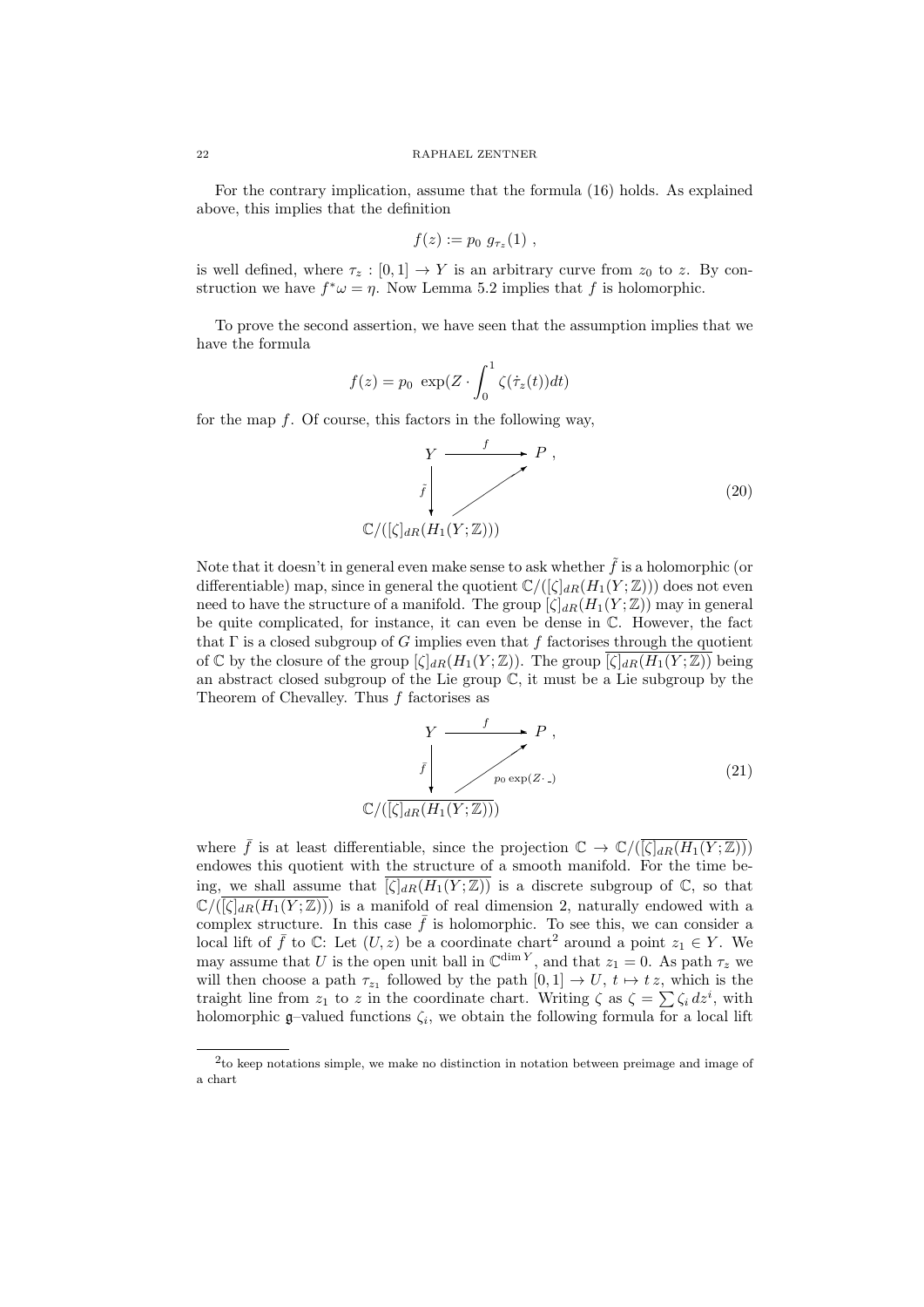of  $\bar{f}$ :

$$
z \mapsto \int_0^1 \zeta(\dot{\tau}_z(t)) dt = \int_0^1 \zeta_i(tz) \cdot z^i dt.
$$

As integration commutes with the differential operators  $\partial/\partial \bar{z}^j$  (by using, for instance, Lebesgue's theorem of dominated convergence), we see that this lift is indeed holomorphic, and so  $\bar{f}$  is holomorphic, too.

We will finally discuss the possible cases for  $[\zeta]_{dR}(H_1(Y;\mathbb{Z}))$ , starting with positive dimension. If we have  $\dim_{\mathbb{R}}[\zeta]_{dR}(H_1(Y;\mathbb{Z})) = 2$ , then f factorises over a point, thus is constant (and therefore factorises obviously over an elliptic curve). If  $\dim_{\mathbb{R}} \overline{[\zeta]_{dR}(H_1(Y;\mathbb{Z}))} = 1$ , then f must be constant, too. If it were not, f would be of rank at most 1. But a non–constant holomorphic map has a non-vanishing derivative somewhere, and this has real dimension at least 2.

We make three distinction in the final case  $\dim_{\mathbb{R}} [\zeta]_{dR}(H_1(Y;\mathbb{Z})) = 0.$ 

- (a) If  $\overline{[\zeta]_{dR}(H_1(Y;\mathbb{Z}))} = \{0\}$ , then  $\overline{f}$  becomes a holomorphic map to  $\mathbb{C}$ , hence has to be constant since  $Y$  is compact (and thus factors through an elliptic curve).
- (b) If  $\overline{\zeta|_{dR}(H_1(Y;\mathbb{Z}))} = \langle b_1 \rangle_{\mathbb{Z}}$  with  $b_1 \in \mathbb{C}^*$  then  $\mathbb{C}/(\overline{\zeta|_{dR}(H_1(Y;\mathbb{Z}))}) \cong \mathbb{C}^* \subseteq$  $\mathbb C$ . Thus  $\bar{f}$  is a holomorphic map to  $\mathbb C$ , hence has to be constant as Y is compact, and therefore factors through an elliptic curve.
- (c) If  $[\zeta]_{dR}(H_1(Y;\mathbb{Z})) = \langle b_1, b_2 \rangle_{\mathbb{Z}}$  where  $b_1, b_2$  are R-linearly independent in  $\mathbb{C}$ , hen f factors through  $\mathbb{C}/\langle b_1, b_2 \rangle$  which is indeed an elliptic curve.

 $\Box$ 

- **Remark 5.5.** 1. An alternative viewpiont of this result is the following: If one has given a holomorphic curve  $f : \Sigma \to P$  from a Riemann surface  $\Sigma$ of genus  $g \geq 2$ , and one wants to be sure that this does not factor through an elliptic curve, then it is necessary that the holomorphic 1–form  $f^*\omega$  is not of scalar type.
	- 2. As a corollary from the proof we get that there are no (non-constant) rational curves  $f: \mathbb{C}P^1 \to P$  with  $f^*\omega$  of scalar type. More generally, if the structure group  $K$  is abelian, then there are no (non-constant) rational curves  $f: \mathbb{C}P^1 \to P$  at all. Of course, given that  $\mathbb{C}P^1$  has no non-trivial holomorphic forms, this also follows from the Lemmata 5.1 and 5.2 above.

 $\Box$ 

5.2. Another factorisation property. Again, let  $K$  be a compact Lie group with complexification  $G = K^{\mathbb{C}}$ , and let  $\mathfrak g$  be the complex Lie algebra of G. Let  $\Sigma$ be a Riemann surface, and let  $\eta \in \Omega^1(\Sigma, \mathfrak{g})$  be a non-trivial holomorphic 1-form with value in g. To  $\eta$  we can associate a map  $\varphi_{\eta}$  to the projectivisation  $P(\mathfrak{g})$  (a complex projective space of dimension  $\dim_{\mathbb{C}}(\mathfrak{g})$  as follows.

Let  $(U, z)$  be a complex coordinate chart of  $\Sigma$ . Then on U the form  $\eta$  can be written as

 $\eta = \mu dz$ ,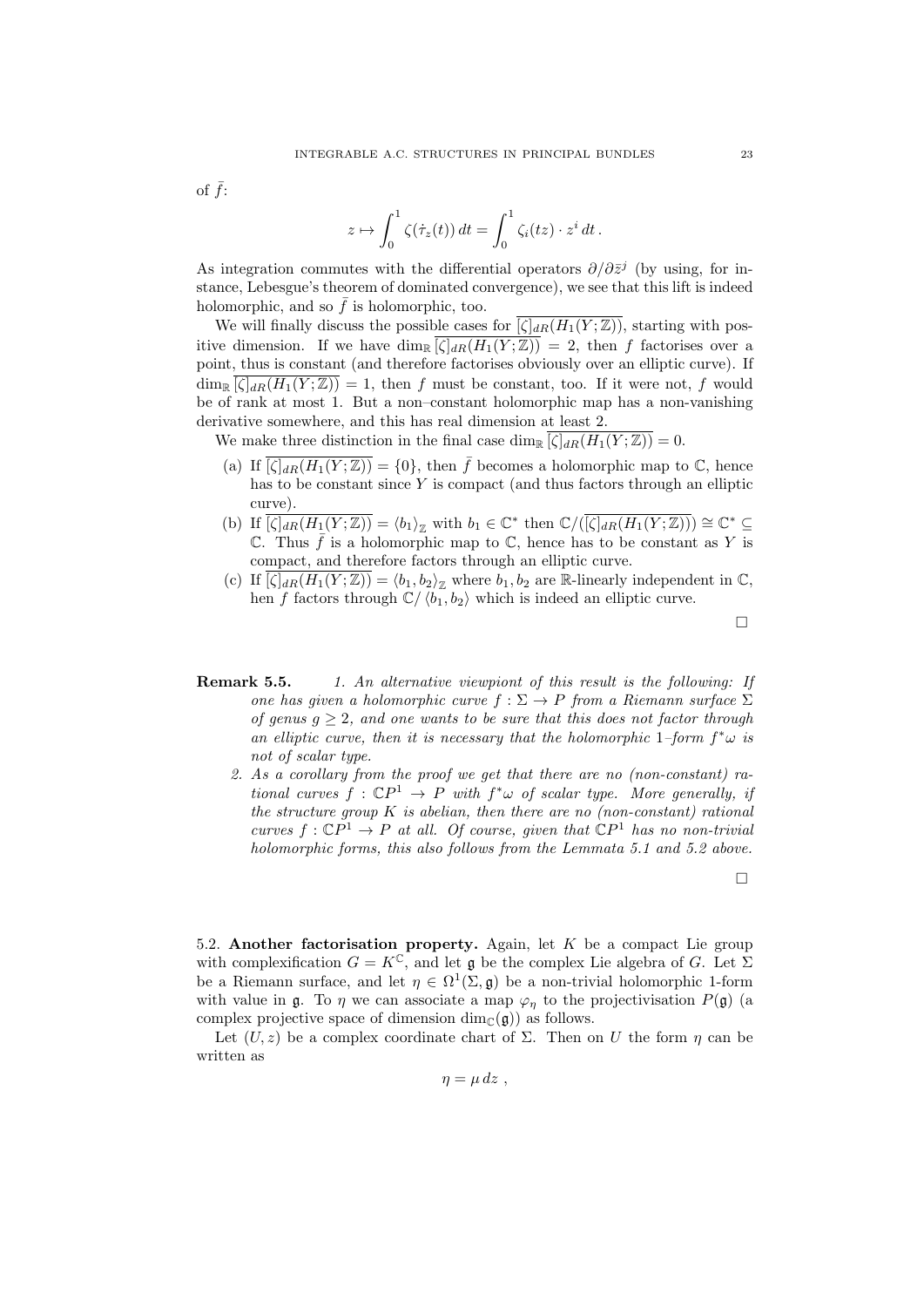where  $\mu : U \to \mathfrak{g}$  is a holomorphic g-valued function on U. Now if  $V \subseteq U$  is a domain where  $\mu$  has no zeros, then  $\varphi_{\eta}$  is simply defined by

$$
\varphi_{\eta}(z) := [\mu(z)] \in P(\mathfrak{g}) \ .
$$

Of course the element  $\mu(z) \in \mathfrak{g}$  associated to  $\eta$  in the above manner depends on the coordinate chart, but its associated element in the projectivisation  $P(\mathfrak{g})$  doesn't. Suppose now that the holomorphic map  $z \mapsto \mu(z)$  vanishes at  $z_0$ . Since  $\eta$  is nontrivial there must be a positive integer  $k \in \mathbb{N}$  such that the expression

$$
\tilde{\mu}(z) := \frac{\mu(z)}{(z - z_0)^k}
$$

defines a holomorphic map in a neighbourhood of  $z_0$  which is non-vanishing in  $z_0$ . Now define  $\varphi_n(z) := [\tilde{\mu}(z)]$  in a neighbourhood of  $z_0$ . Away from  $z_0$  the two definitions coincide, so the latter extends the former across  $z_0$ . As this definition behaves well under change of coordinates, patching this definition yields a well defined map  $\varphi_{\eta}: \Sigma \to P(\mathfrak{g}).$ 

Let us now suppose that we have a holomorphic curve  $f : \Sigma \to P$  with induced map  $\bar{f}: \Sigma \to M$  defined by  $\bar{f} = \pi \circ f$ . We call  $\bar{f}$  conformal with respect to the canonical almost complex structure  $J_0$  of  $\Sigma$  if<sup>3</sup>

$$
\bar{f}^*g\ (u,J_0u)=0
$$

holds for all  $u \in T\Sigma$ . We shall point out that if  $\bar{f}$  is an immersion then the condition on  $\bar{f}$  to be conformal means that the complex structure induced by  $\bar{f}^*g$  (and the given orientation) coincides with the initial complex structure  $J_0$  on  $\Sigma$ . Here g is supposed to be the metric  $g_{\alpha}$  introduced above – the one that makes the map  $\vee \alpha$  from above an isometry between the associated vector bundle  $P \times_{\text{ad}} \mathfrak{k}$  and the tangent bundle TM.

We get the following interesting algebraic geometrical fact relating the conformality of  $\bar{f}$  to the factorisation of f through a quadric.

**Proposition 5.6.** Suppose the non-constant holomorphic map  $f : \Sigma \to P$  induces a conformal map  $\bar{f}: \Sigma \to M$ . Then the canonically induced holomorphic map  $\varphi_{\eta}: \Sigma \to P(\mathfrak{g})$ , associated to the holomorphic form  $\eta := f^*\omega$ , factorises through a smooth quadric  $Q$  in  $P(\mathfrak{g})$ . In other words, there is a complex codimension-1submanifold  $Q$  in  $P(\mathfrak{g})$ , defined by a polynomial of degree 2 on  $\mathfrak{g}$ .



**Remark 5.7.** This is particularly intersting in the case where K is  $SU(2)$  or SO(3). In this case any non-constant holomorphic map  $f : \Sigma \to P$  which induces a conformal map  $\bar{f} : \Sigma \to M$  to the base is such that the canonical map  $\varphi_n : \Sigma \to M$  $P^2(\mathbb{C}) \cong P(\mathfrak{so}(3; C))$  associated to  $\eta = f^*\omega$  factors through a quadric  $Q$  in  $P^2(\mathbb{C}),$ or in other words, through a rational curve.

**Proof:** There is a unique (sesquilinear) scalar product  $\langle ., . \rangle_{\mathfrak{g}}$  on  $\mathfrak{g}$  which coincides with the inner product on  $\mathfrak k$  on real elements. More precisely, this inner

 $3\bar{f}$ <sup>\*</sup>g is not required to be a metric on Y. It is so if and only if  $\bar{f}$  is an immersion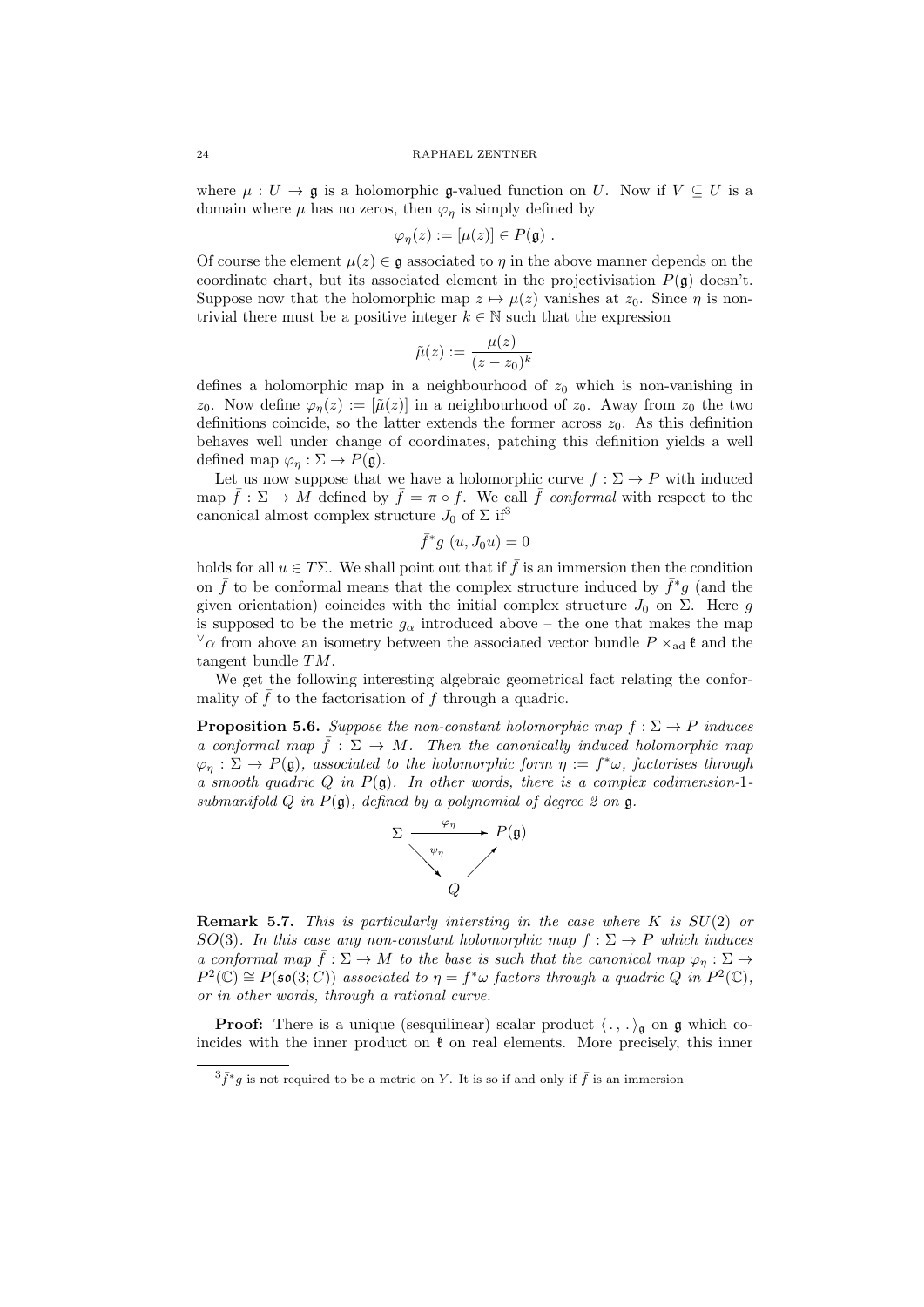product is given as the tensor product of the inner product on  $\mathfrak k$  with the sesquilinear form  $(z, w) \mapsto \overline{z}w$  on  $\mathbb{C}$ , where  $\mathfrak{g} = \mathfrak{k} \otimes_{\mathbb{R}} \mathbb{C}$ .

We will have to relate the fact that  $\bar{f}$  is conformal with the map  $\varphi_{\eta}$  associated to  $\eta = f^* \omega$ . To do so, we will use the fact that f is holomorphic in order to reexpress the pull-back  $\bar{f}^*g$ . That f is holomorphic means that its derivative  $f_*$  commutes with the corresponding almost complex structures:  $J_{\alpha} \circ f_* = f_* \circ J_0$ . By the very definition of  $J_{\alpha}$  we get

$$
J_{\alpha}\circ f_*(u) = \alpha^{\#}(f_*u) - \alpha^{-1}_{f(z)}(\omega_A(f_*u))
$$

for an arbitrary element  $u \in T_z \Sigma$  on the one hand, as well as

$$
f_* \circ J_0(u) = (\omega_A(f_*(J_0u)))_{f(z)}^{\#} + \alpha_{f(z)}^{-1}(\alpha(f_*(J_0u)))
$$

on the other hand. Comparison of the vertical and the horizontal parts gives now the following fact:  $f$  is holomorphic if and only if

$$
\alpha(f_*(u)) = (f^*\omega_A)(J_0u)
$$

for all  $u \in T\Sigma$ . With the fact that  $\forall \alpha$  is an isometry we therefore get

$$
\bar{f}^*g_\alpha(u,v) = \langle (f^*\omega_A)(J_0u), (f^*\omega_A)(J_0v) \rangle_{\mathfrak{k}}.
$$
\n(22)

The  $\ell$ -valued 1-form  $\omega_A$  is just the real part of the holomorphic g-valued 1-form ω. Thus  $f^*\omega_A = f^*\Re{\mathfrak{e}} \omega = \Re{\mathfrak{e}} f^*\omega$ . Note that we have ω ο  $J_\alpha = i\omega$ . For  $η = f^*\omega$ the above equation (22) yields the following expression for the pull-back of g via  $f$ :

$$
\begin{split} \bar{f}^*g \ (u,v) &= \langle \, \Re\mathfrak{e} \ \eta(J_0u), \Re\mathfrak{e} \ \eta(J_0v) \, \rangle_{\mathfrak{k}} \\ &= \langle \, \Im\mathfrak{m} \ \eta(u), \Im\mathfrak{m} \ \eta(v) \, \rangle_{\mathfrak{k}} \\ &= -\frac{1}{4} \langle \, \eta(u) - \overline{\eta(u)}, \eta(v) - \overline{\eta(v)} \, \rangle_{\mathfrak{g}} \\ &= -\frac{1}{2} \left( \Re\mathfrak{e} \ \langle \, \eta(u), \eta(v) \rangle_{\mathfrak{g}} - \Re\mathfrak{e} \ \langle \eta(u), \overline{\eta(v)} \rangle_{\mathfrak{g}} \right) \,. \end{split} \tag{23}
$$

As  $\bar{f}$  is supposed to be conformal by hypothesis we get the equation

$$
0 = \bar{f}^* g(u, J_0 u) = -\frac{1}{2} (\Re \epsilon \langle \eta(u), i\eta(u) \rangle_{\mathfrak{g}} - \Re \epsilon \langle \eta(u), \overline{i\eta(u)} \rangle_{\mathfrak{g}})
$$
  

$$
= \frac{1}{2} (\Im \eta \langle \eta(u), \eta(u) \rangle_{\mathfrak{g}} - \Im \eta \langle \eta(u), \overline{\eta(u)} \rangle_{\mathfrak{g}})
$$
  

$$
= -\frac{1}{2} \Im \eta \langle \eta(u), \overline{\eta(u)} \rangle_{\mathfrak{g}}
$$
 (24)

for all  $u \in T\Sigma$ .

In order to see that  $\varphi_{\eta}$  factors through a smooth quadric, let us choose an orthonormal basis  $(X_1, \ldots, X_N)$  of  $\mathfrak{k}$ , yielding also an orthonormal basis for the sesquilinear extension on g. This also yields an identification  $P(\mathfrak{g}) \cong P^{N-1}\mathbb{C}$ .

Let  $(U, z)$  be a chart of holomorphic coordinates of  $\Sigma$ , and let  $\eta = \mu dz$ , where  $\mu$  is a g-valued holomorphic function. We then have  $\varphi_{\eta}(z) = [\mu_1(z), \ldots, \mu_N(z)]$ after the identification induced by the basis  $(X_i)$  above, where we have expressed  $\mu(z) = \sum_{i=1}^{N} \mu_i(z) X_i$ . With complex coordinates  $z = x + iy$  we have

$$
\eta\left(\frac{\partial}{\partial x}\right) = \mu \ ,
$$